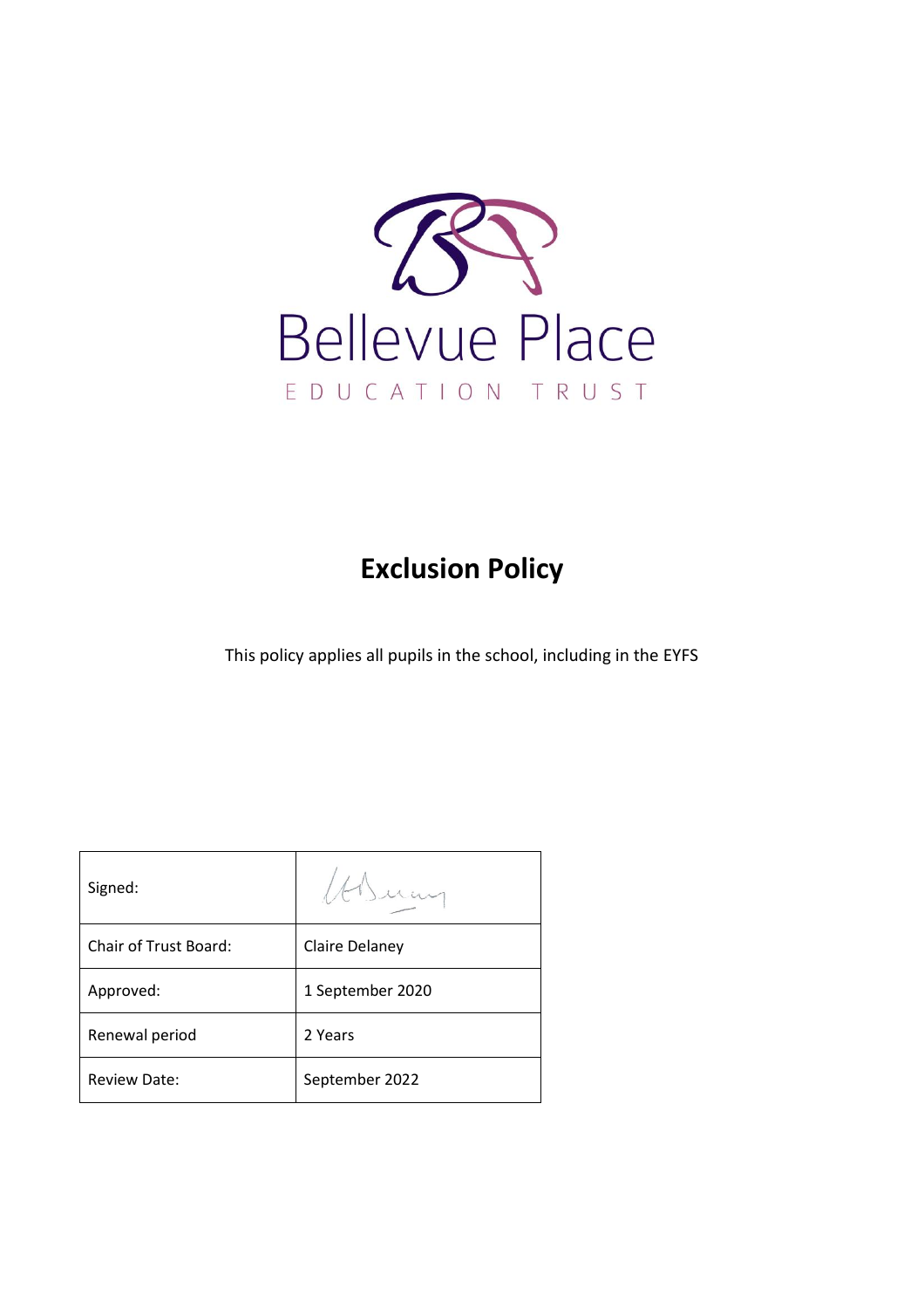## Contents

| 1.0  |                                                                                     |  |
|------|-------------------------------------------------------------------------------------|--|
| 2.0  |                                                                                     |  |
| 3.0  |                                                                                     |  |
| 4.0  |                                                                                     |  |
| 5.0  |                                                                                     |  |
| 6.0  |                                                                                     |  |
| 7.0  |                                                                                     |  |
| 8.0  |                                                                                     |  |
| 9.0  | Duty to inform the Trust Central Team (CEO/Director of Education) and LA  10        |  |
| 10.0 |                                                                                     |  |
| 11.0 |                                                                                     |  |
| 12.0 |                                                                                     |  |
| 13.0 |                                                                                     |  |
| 14.0 |                                                                                     |  |
| 15.0 |                                                                                     |  |
| 16.0 |                                                                                     |  |
| 17.0 |                                                                                     |  |
| 18.0 |                                                                                     |  |
| 19.0 |                                                                                     |  |
| 20.0 | The duties of independent review panel members in the conduct of a review panel  16 |  |
| 21.0 |                                                                                     |  |
| 22.0 |                                                                                     |  |
| 23.0 |                                                                                     |  |
| 24.0 |                                                                                     |  |
| 25.0 |                                                                                     |  |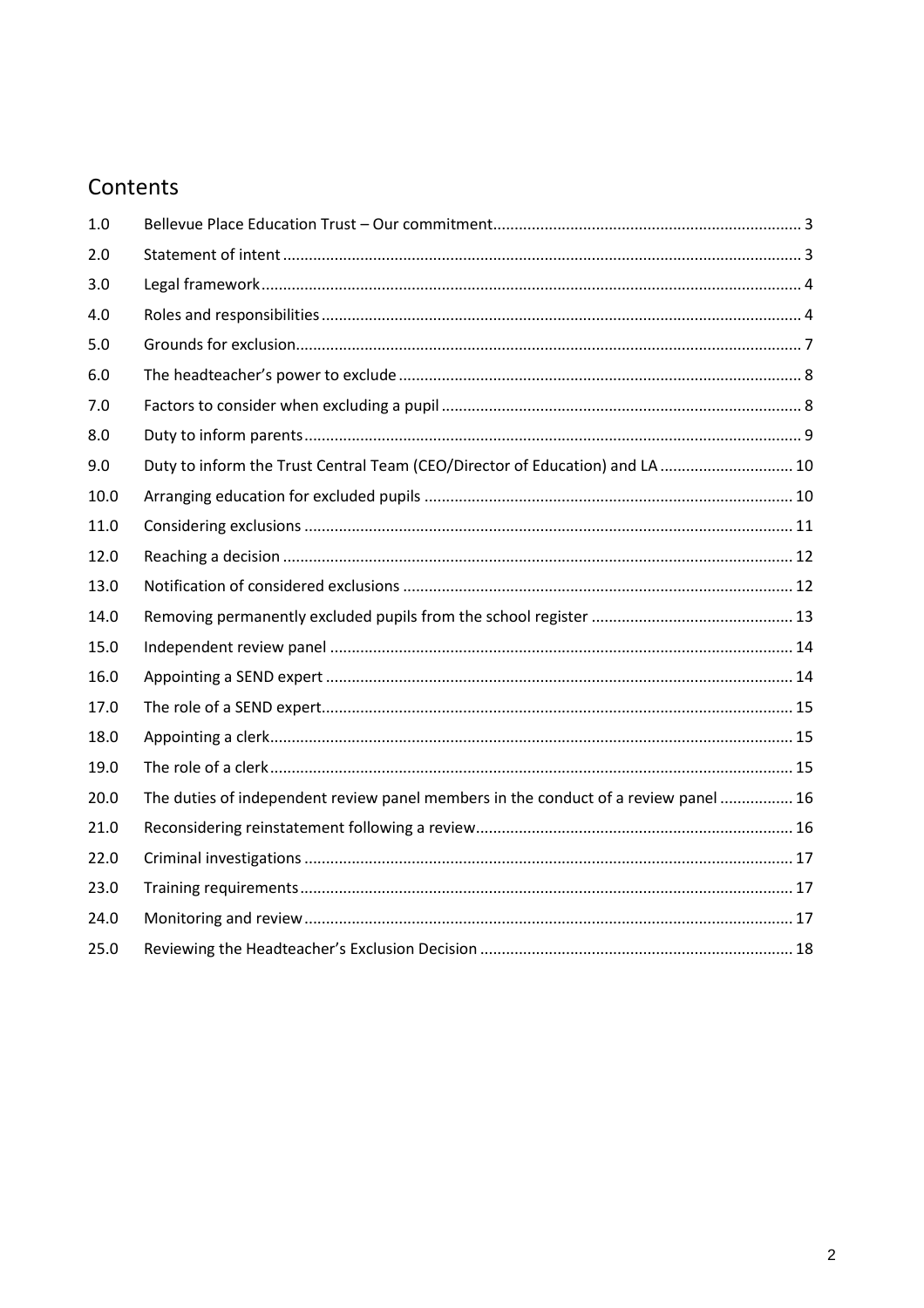#### <span id="page-2-0"></span>**1.0 Bellevue Place Education Trust – Our commitment**

#### **Learn, Enjoy, Succeed**

Every BPET child and staff member enjoys a broad (LEARN) and enriched (ENJOY) learning experience, enabling them to achieve far greater individual success (SUCCEED) than they might previously have thought possible.

#### **Our Mission**

To grow hubs of like-minded, autonomous schools, well-supported, all of which combine academic rigour with highly enriched opportunities that deliver a personalised approach to education and exceptional outcomes for all.

#### **Our Difference**

We are leading the way in delivering high quality education through a skills-based curriculum, applying the best of the independent and state sectors to deliver breadth of opportunity and pupil enrichment. We empower all our schools as individual entities that best meet the needs of the communities they serve and have a strong relationship with parents, who are our key partners in delivering the vision.

#### **Our Promise**

Every child is an individual. Our role is to nurture pupils' potential through a personalised approach to learning. BPET children are happy, independent, confident all-rounders. We encourage a 'be interested and be interesting' attitude in children and staff alike. We don't just teach; we want our pupils to have a passion to learn. Our focus is on all pupils, regardless of background or academic ability, focusing on pupils with Special Educational Needs as well as those who are more able.

#### <span id="page-2-1"></span>**2.0 Statement of intent**

At BPET, we understand that good behaviour and discipline is essential for promoting a high quality education.

Amongst other disciplinary sanctions, BPET recognises that exclusion of pupils may be necessary where there has been a serious breach, or consistent breaches, of one of the school's behaviour policy. Excluding a pupil may also be required in instances where allowing the pupil to remain in school would be damaging to the education and welfare of themselves or others; in all cases, excluding pupils should only be used as a means of last resort.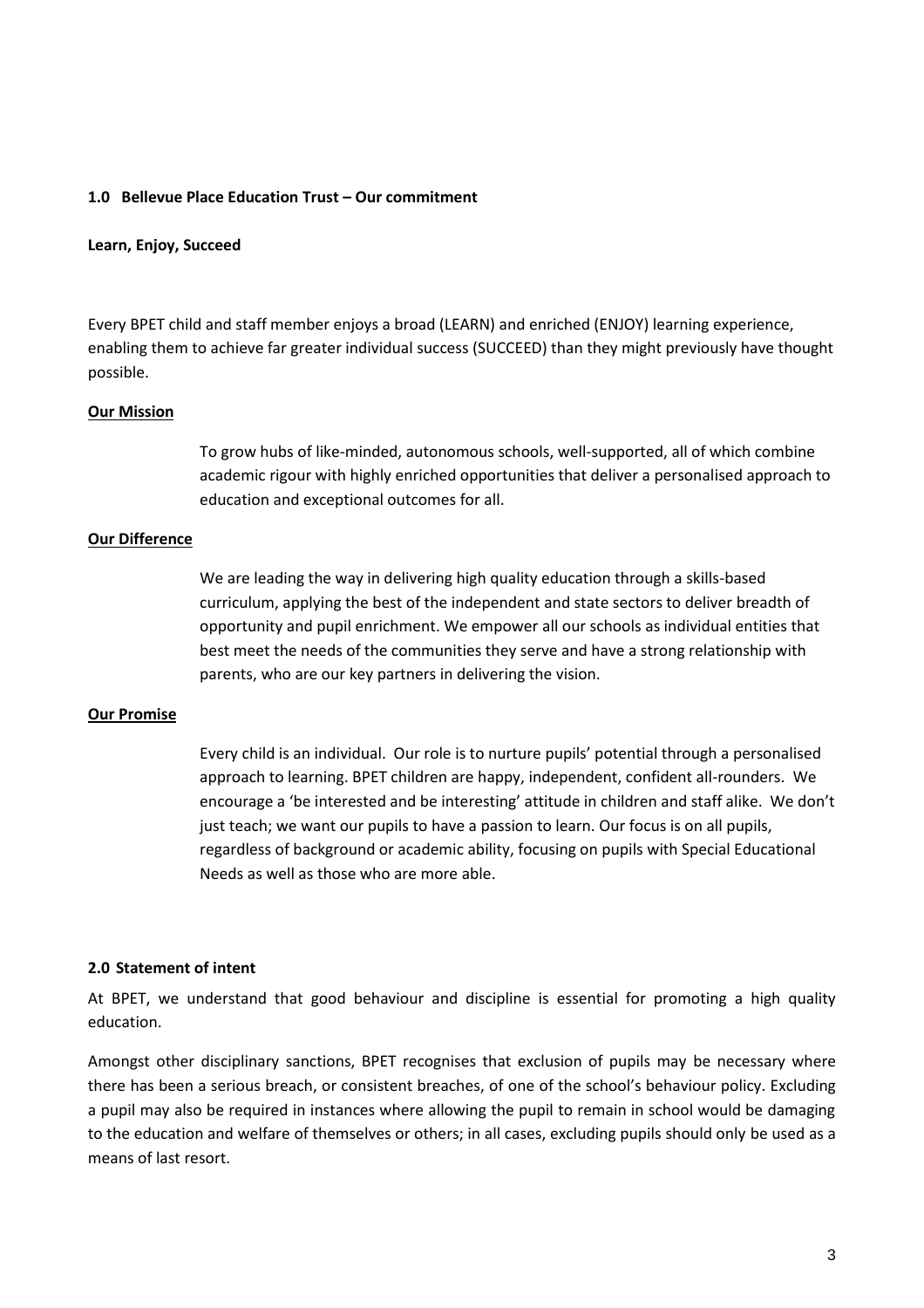BPET has created this policy to clearly define the legal responsibilities of the headteacher, Trust Central Team (CEO/Director of Education) and LA when responding to pupil exclusions, to ensure that they are dealt with both fairly and lawfully, and in line with DfE statutory guidance.

This policy also aims to secure a pupil's right to an education despite having been excluded, by ensuring that appropriate arrangements are in place.

## <span id="page-3-0"></span>**3.0 Legal framework**

- 3.1. This policy has due regard to the related statutory legislation including, but not limited to, the following:
	- The Education Act 2002
	- The School Discipline (Pupil Exclusions and Reviews) (England) Regulations 2012
	- The Education and Inspections Act 2006
	- The Education Act 1996
	- The Education (Provision of Full-Time Education for Excluded Pupils) (England) Regulations 2007
	- The European Convention on Human Rights (ECHR)
	- The Equality Act 2010
- 3.2. This policy also has due regard to statutory and non-statutory guidance, including, but not limited to, the following:
	- DfE (2017) 'Exclusion from maintained schools, academies and pupil referral units in England'
	- DfE (2016) 'Behaviour and discipline in schools'
	- DfE (2015) 'Special educational needs and disability code of practice: 0 to 25 years'
	- DfE (2018) 'Mental health and behaviour in schools'
- 3.3. This policy will be implemented in conjunction with the following school policies and procedures:
	- **•** Behavioural Policy
	- Anti-Bullying Policy
	- Pupil Code of Conduct
	- Special Educational Needs and Disability (SEND) Policy
	- Social, Emotional and Mental Health (SEMH) Policy
	- Child Protection and Safeguarding Policy

This policy complies with our funding agreement and articles of association.

#### <span id="page-3-1"></span>**4.0 Roles and responsibilities**

Governance of exclusions: Responsibilities regarding exclusions is delegated to the BPET CEO/Director of Education.

They have a duty to consider the reinstatement of an excluded pupil including the consultation with or appointment of an independent panel.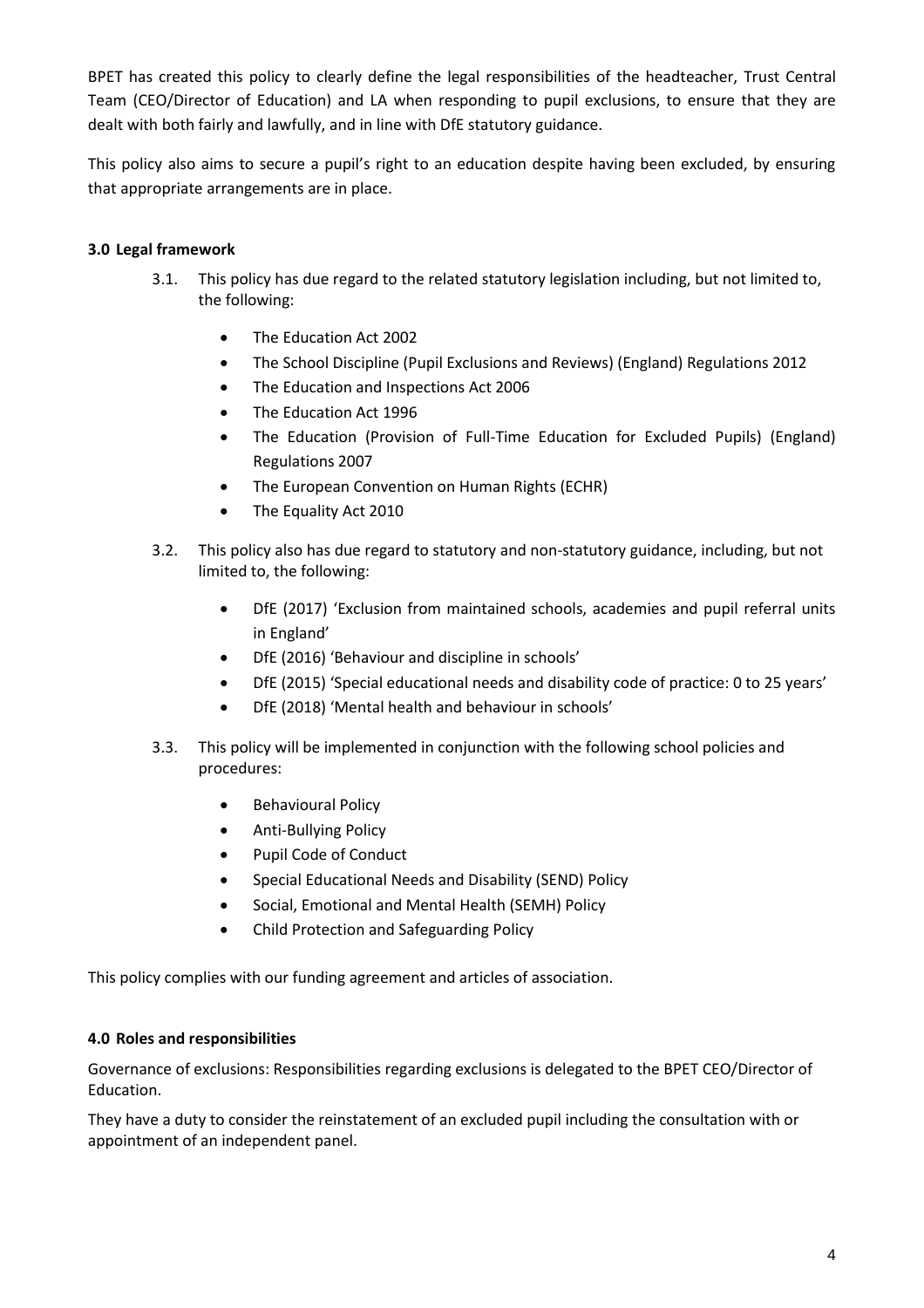For a fixed-period exclusion of more than 5 days, the BPET CEO/Director of Education will arrange suitable full-time education for the pupil (usually at another BPET school). This provision will begin no later than the sixth day of the exclusion.

- 4.1. The Trust Central Team (CEO/Director of Education) is responsible for:
	- Providing information to the Secretary of State and LA about any exclusions within the last 12 months.
	- Arranging suitable full-time education for any pupil of compulsory school age excluded on a fixed-term basis.
	- Considering parents' representations about exclusions within 15 school days of receiving notice if the appropriate requirements are met.
	- Where an exclusion would result in a pupil missing a public examination or test, considering the exclusion before this date.
	- Considering whether it would be appropriate for a pupil to be permitted onto the school premises to sit the public examination or test.
	- Arranging the representation meeting at a time and date convenient to all parties, but in compliance with the statutory time limits.
	- Adhering to its responsibilities to consider the reinstatement of pupils.
	- Considering the interests and circumstances of the excluded pupil, including the circumstances in which they were excluded, and have due regard to the interests of others at the school.
	- Using the civil standard of proof (based on the 'balance of probabilities', it is more than likely that the fact is true) when establishing the facts relating to an exclusion.
	- Ensuring clear minutes are taken of the representation meeting.
	- Noting the outcome of the representation meeting on the pupil's education record, along with copies of relevant papers for future reference.
	- Notifying the pupil's parents, the headteacher and LA of its decision and the reasons for it, without delay.
	- Where appropriate, informing parents of where to apply for an independent review panel.
	- Informing parents of relevant sources of information.
	- Ensuring a pupil's name is removed from the school admissions register, where appropriate.
	- Reconvening within 10 school days to reconsider reinstatement of a pupil where directed to do so by the exclusions review panel.
	- Arranging for an independent review panel hearing to review the decision of the Trust Central Team not to reinstate a permanently excluded pupil where required. Arranging the hearing without delay at a time, date and venue convenient for all parties.
	- Ensuring the independent review panel consists of three or five members as appropriate, which represent the required categories.
	- Appointing a clerk to provide advice to the panel and parties to the review on procedure, law and statutory guidance on exclusions.
	- Ensuring all panel members and the clerk have received training within the two years prior to the date of the review.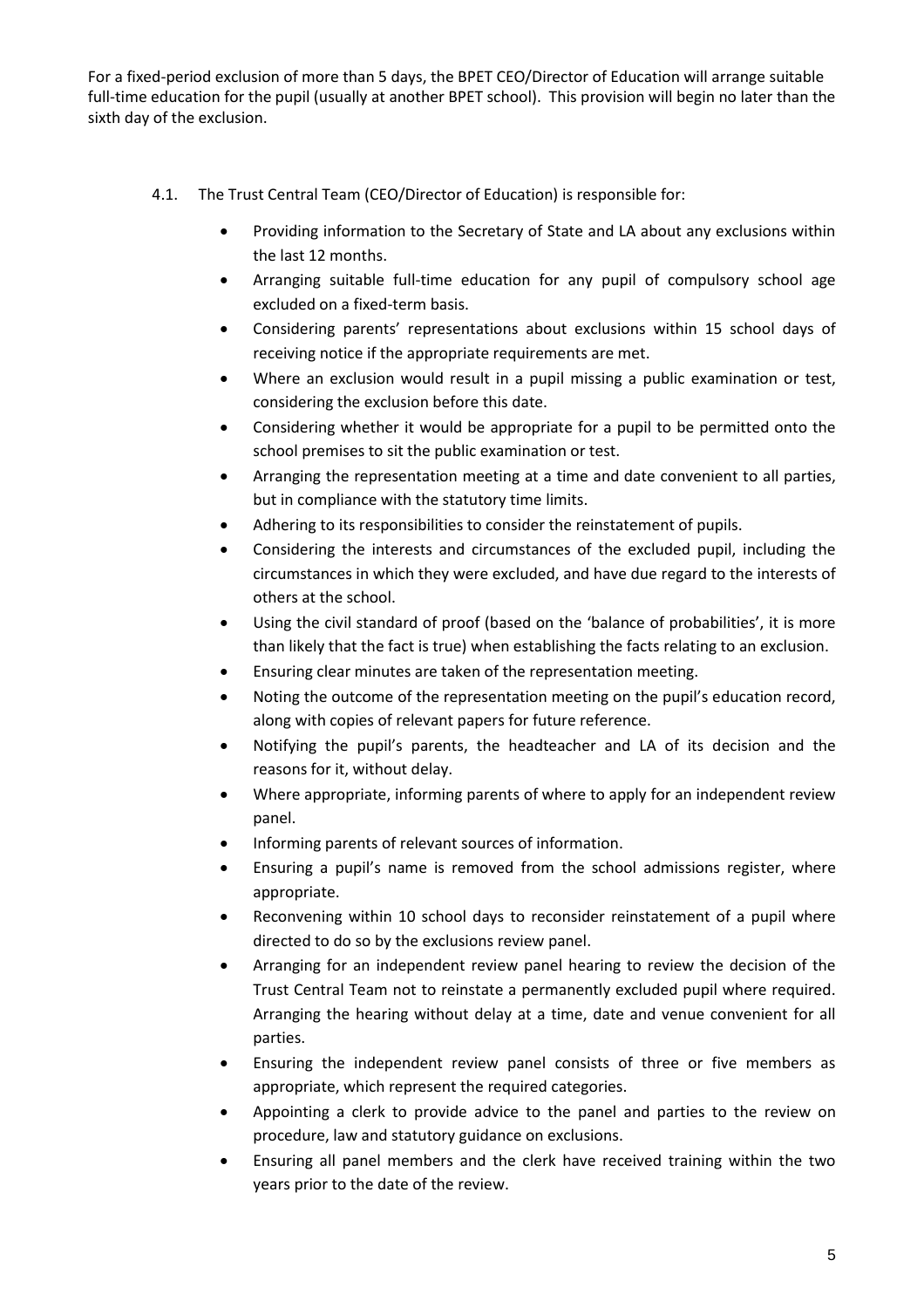- If requested by parents, appointing a SEND expert to attend the panel and covering the associated costs of this appointment
- 4.2. The clerk to the exclusions review panel is responsible for:
	- Making reasonable efforts to inform the appropriate individuals that they are entitled to:
		- Make written representations to the panel.
		- Attend the hearing and make oral representations to the panel.
		- Be represented.
	- Making reasonable efforts to circulate copies of relevant papers at least five school days before the review to all parties.
	- Giving all parties details of those attending and their role, once the position is clear.
	- Attending the review and ensuring that minutes are produced in accordance with instructions from the panel.
- 4.3. The headteacher is responsible for:
	- Implementing good levels of discipline to ensure all pupils can benefit from the opportunities provided by education and to minimise potential exclusions.
	- Applying the civil standard of proof when establishing the facts in relation to an exclusion.
	- Complying with their statutory duties in relation to pupils with SEND when administering the exclusion process, as outlined in the Special Educational Needs and Disability (SEND) Policy.
	- Considering any contributing factors that are identified after an incident of poor behaviour has occurred, e.g. if a pupil has suffered bereavement, bullying or has a mental health issue.
	- Considering the use of a multi-agency assessment for a pupil who demonstrates persistent disruptive behaviour.
	- Reviewing the effectiveness of exclusions as a sanction, e.g. if a pupil has received multiple exclusions or is approaching the legal limit for exclusions in an academic year.
	- Considering what extra support may be needed to identify and address the needs of individual pupils, particularly those with SEND, eligible for FSM, LAC and those from certain ethnic groups.
	- Engaging effectively with parents in supporting the behaviour of pupils with additional needs.
	- Determining whether a pupil will be excluded on disciplinary grounds.
	- Withdrawing any exclusions that have not been reviewed by the BPET CEO/Director of Education, where appropriate.
	- Ensuring any decision to exclude is lawful, rational, reasonable, fair and proportionate.
	- Complying with the requirements of the Equality Act 2010 when deciding whether to exclude a pupil.
	- Ensuring they have considered their legal duty of care when sending a pupil home following an exclusion.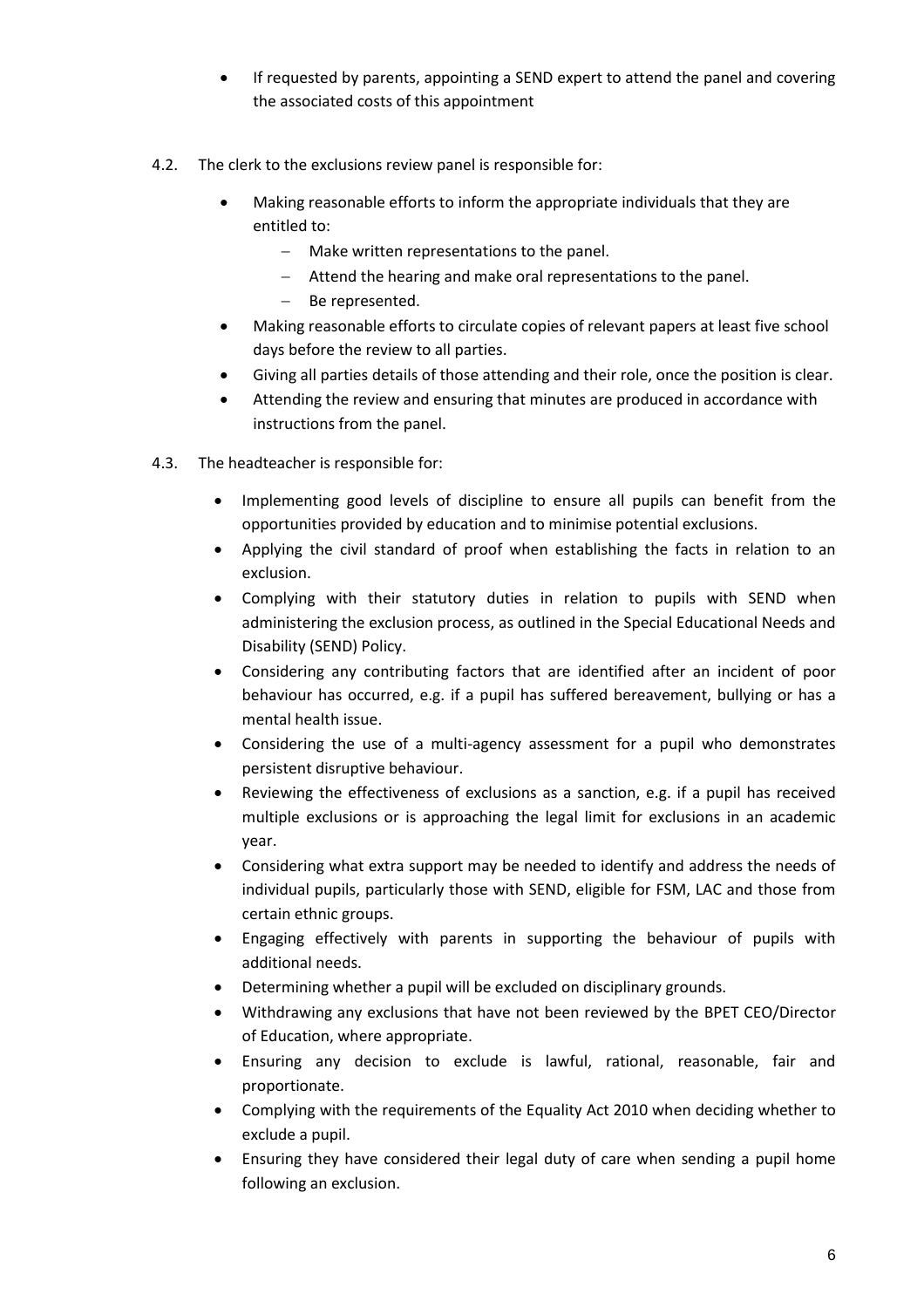- Making the decision to exclude based on the evidence available at the time, regardless of any police investigation and/or criminal proceedings.
- Notifying a pupil's parents without delay where the decision is taken to exclude the pupil, including the days on which the parents must ensure the pupil is not present in a public place at any time during school hours, as well as any other necessary information statutorily required.
- Ensuring that all information provided to parents is clear and easily understood.
- Notifying the CEO/Director of Education of their decision to exclude a pupil where appropriate, as well as the pupil's home authority if required.
- Notifying the CEO/Director of Education once per term of any exclusions not already notified.
- Organising suitable work for excluded pupils where alternative provision cannot be arranged.
- 4.4. The LA is responsible for:
	- Having due regard to the relevant statutory guidance when carrying out its duties in relation to the education of LAC.
	- Arranging suitable full-time education for any pupil of compulsory school age excluded permanently, in coordination with the school.
	- Reviewing and reassessing pupils' needs in consultation with their parents where they have an EHC plan and are excluded permanently, with a view to identifying a new placement.

#### <span id="page-6-0"></span>**5.0 Grounds for exclusion**

- 5.1. The school will only exclude a pupil where it is absolutely necessary, and where all other possible disciplinary sanctions, as detailed in the school's Behavioural Policy, have failed to be successful.
- 5.2. The following examples of behaviour may underline the school's decision to exclude a pupil:
- Any incident which poses a risk to other pupils or members of staff, e.g. bringing a weapon onto the premises
- Any incidents which breach the law
- Persistent and severe bullying
- Verbal and physical abuse
- Constant disruption
- A single, serious and major incident, e.g. serious assault on another individual leading to injury
- 5.3. Pupils can be excluded on a fixed-period basis, i.e. up to 45 school days within a year, or permanently. Similarly, pupils can be permanently excluded following a fixed-period exclusion, where further evidence is presented.
- 5.4. In all cases, the headteacher will decide which exclusion period a pupil will be subject to, depending on what the circumstances warrant.
- 5.5. The school has the power to direct a pupil off-site to improve their behaviour.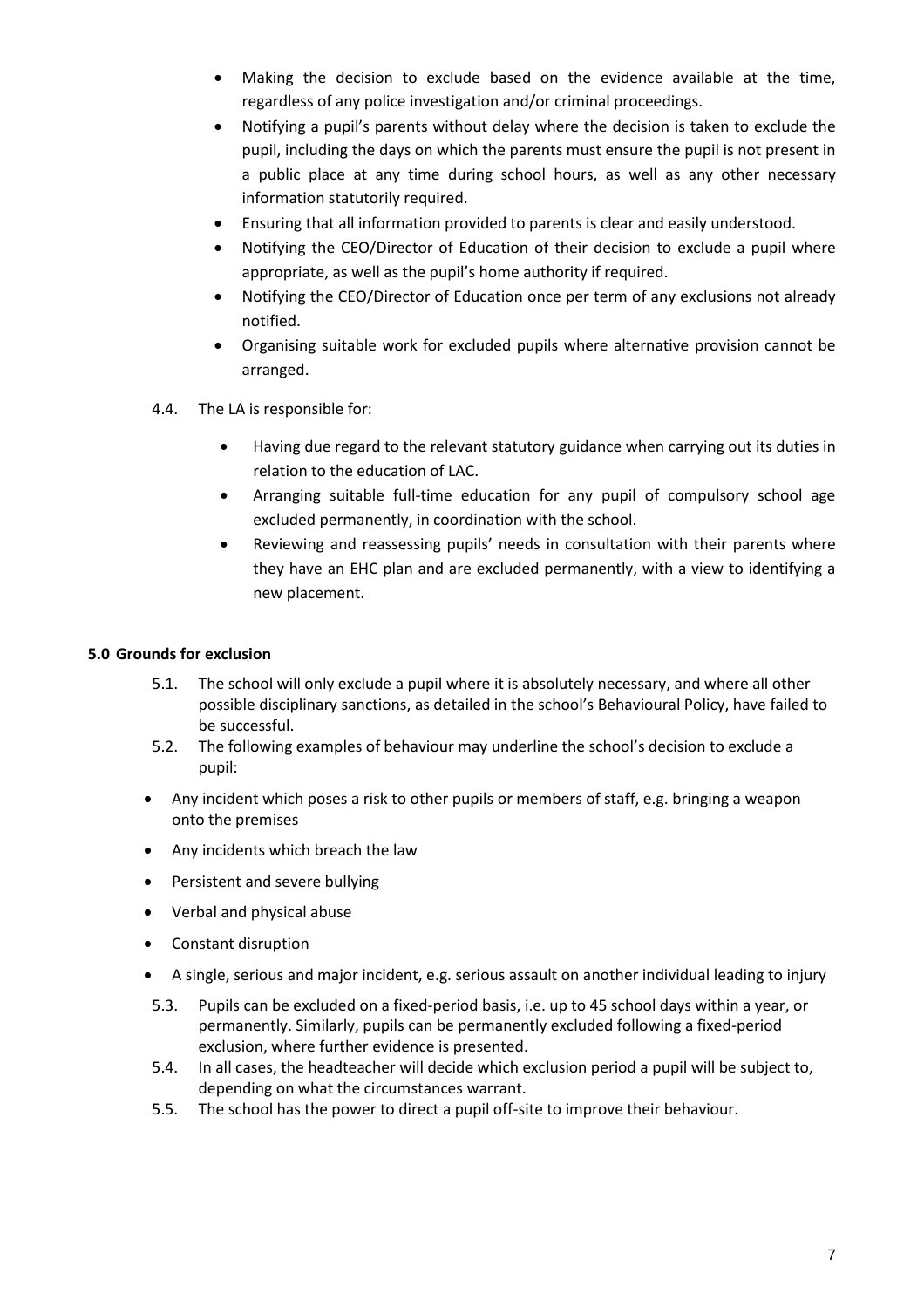#### <span id="page-7-0"></span>**6.0 The headteacher's power to exclude**

- 6.1. Only the headteacher has the power to exclude a pupil from the school, and is able to decide whether this is on a fixed-period or permanent basis. All exclusions will only be issued on disciplinary grounds.
- 6.2. The headteacher is able to exclude pupils from the premises where their behaviour is disruptive during lunchtime. All lunchtime exclusions will be counted as half of a school day.
- 6.3. The headteacher is able to consider a pupil's disruptive behaviour outside of the school premises as grounds for exclusion, in accordance with the school's Behavioural Policy.
- 6.4. Any decision made to exclude a pupil will be lawful, proportionate and fair, with respect to legislation relating directly to exclusions and the school's wider legal duties, including the ECHR.
- 6.5. All exclusions will be formally recorded on the pupil information system.
- 6.6. When sending a pupil home following any exclusion, the headteacher will ensure that they exercise their duty of care at all times and will always inform the parents.
- 6.7. The headteacher will apply the civil standard of proof when responding to the facts relating to an exclusion, i.e. that 'on the balance of probabilities' it is more likely than not that the facts are true.
- 6.8. The headteacher may withdraw any exclusion that has not already been reviewed by the Trust Central Team (CEO/Director of Education).
- 6.9. At all times, the headteacher will take into account their legal duties under the Equality Act 2010 and the 'Special educational needs and disability code of practice: 0 to 25 years', ensuring that they do not discriminate on any grounds, e.g. race, sex, disability, and will not increase the severity of a pupil's exclusion on these grounds.
- 6.10. The headteacher will not issue any 'informal' or 'unofficial' exclusions, such as sending a pupil home to 'cool-off', regardless of whether or not the parents have agreed to this.
- 6.11. The headteacher will not use the threat of exclusion as a means of instructing parents to remove their child from the premises.

#### <span id="page-7-1"></span>**7.0 Factors to consider when excluding a pupil**

- 7.1. When considering the exclusion of a pupil, the headteacher will:
	- Allow the pupil the opportunity to present their case.
	- Take into account any contributing factors that are identified after a case of poor behaviour has occurred, e.g. if the pupil's wellbeing has been compromised, or they have been subjected to bullying.
	- Take into consideration whether the pupil has received multiple exclusions or is approaching the legal limit of 45 excluded days per school year, and whether exclusion is serving as an effective sanction.
	- Consider early intervention to address underlying causes of disruptive behaviour, including liaising with external agencies, to assess pupils who demonstrate consistently poor behaviour.
- 7.2. The headteacher will consider what extra support may be available for vulnerable pupil groups whose exclusion rates are higher, to reduce their risk of exclusion, including the following:
	- LAC
	- Pupils eligible for FSM
	- Pupils with SEND
	- Certain ethnic groups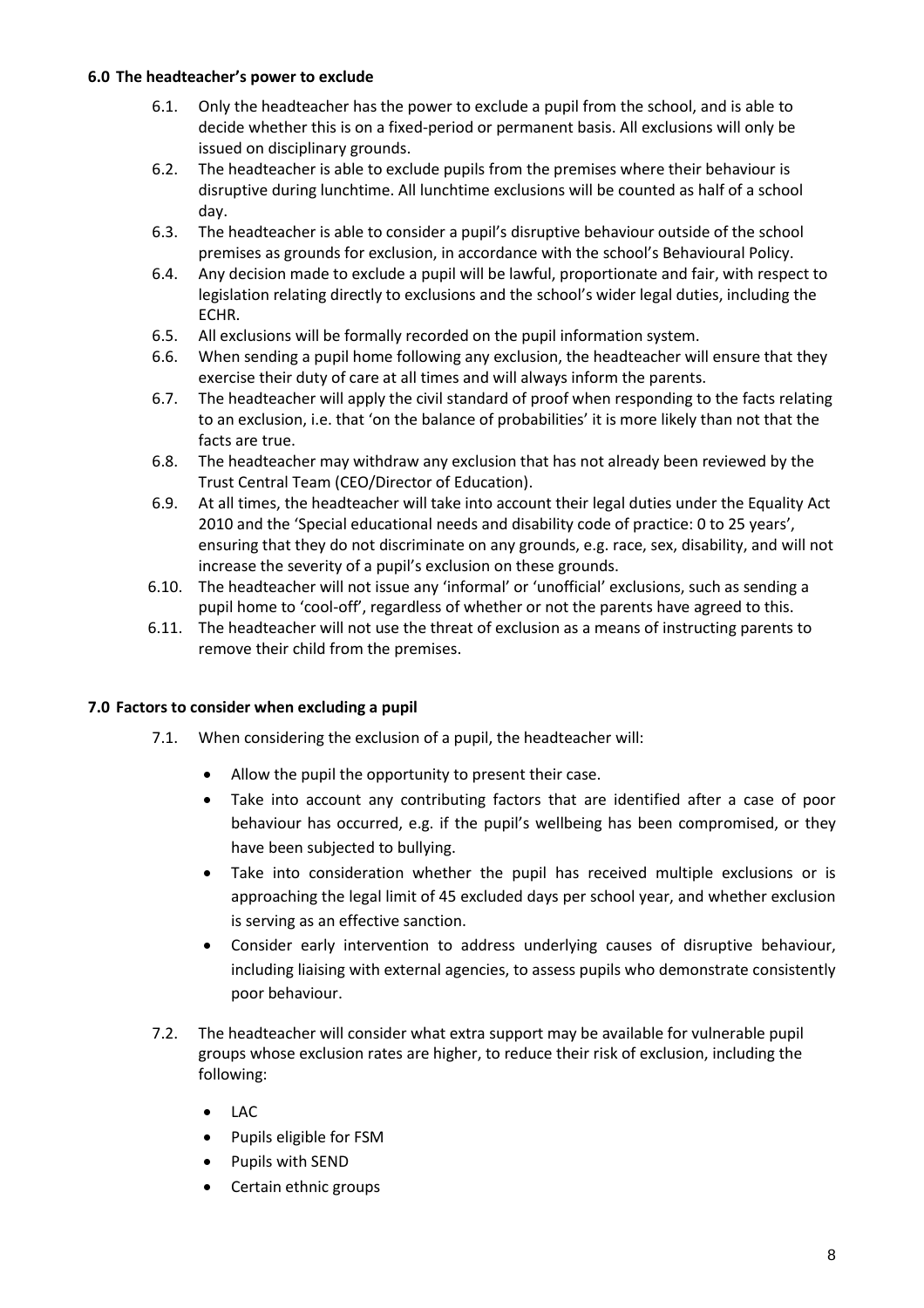- 7.3. The headteacher will consider avoiding permanently excluding LAC pupils, those with SEMH issues or pupils with an EHC plan.
- 7.4. Where any member of staff has concerns about vulnerable pupil groups and their behaviour, they will report this to the headteacher who will instigate a multi-agency assessment to determine whether the behavioural issues might be as a result of educational, mental health or other needs and vulnerabilities. The full assessment procedures are outlined in the school's Social, Emotional and Mental Health (SEMH) Policy.
- 7.5. Where SEND or SEMH issues are identified, an individual behaviour plan will be created using the graduated response outlined in the school's Behavioural Policy. If the pupil continues to endanger the physical or emotional wellbeing of other pupils or staff, despite exhausting the graduated response process, then exclusion may be considered.
- 7.6. In accordance with the Equality Act 2010, under no circumstances will a pupil with identified SEND or SEMH issues be excluded before the graduated response process has been completed.
- 7.7. Where a pupil with SEND or SEMH issues is permanently excluded because of a SEND or SEMH-related need that could not be met at the school, detailed records will be kept highlighting that these pupils are closely tracked and show that the school has a close relationship with the pupil's next destination.
- 7.8. The headteacher will work in conjunction with the parents of any pupil with additional needs, to establish the most effective support mechanisms.

## <span id="page-8-0"></span>**8.0 Duty to inform parents**

- 8.1. Following the headteacher's decision to exclude a pupil, they will immediately inform the parents, in person or by telephone, of the period of the exclusion and the reasons behind this.
- 8.2. The headteacher will inform the parents in writing (electronically if written permission has been received from the parents for notices to be sent this way) of the following:
	- The reason(s) for the exclusion
	- The length of the fixed-period exclusion or, for a permanent exclusion, the fact that it is permanent
	- Their right to raise any representations about the exclusion to the Trust Central Team (CEO/Director of Education), including how the pupil will be involved in this and how the representations will be made
	- Their right to attend a meeting where there is a legal requirement for the Trust Central Team (CEO/Director of Education) to consider the exclusion, and the fact that they are able to bring an accompanying individual (at their own expense)
	- The arrangements that have been made for the pupil to continue their education prior to the organisation of any alternative provision, or the pupil's return to school
	- Relevant sources of free, impartial information
- 8.3. Where the pupil is of compulsory school age, the headteacher will inform the parents by the end of the afternoon session that:
	- For the first five days of the exclusion (or until the start date of any alternative provision or the end of the exclusion where this is earlier), parents are legally required to ensure that their child is not present in a public place during school hours without justification, and that parents may receive a penalty fine if they fail to do so.
- 8.4. Where the headteacher has arranged alternative provision, they will also inform the parents of the following: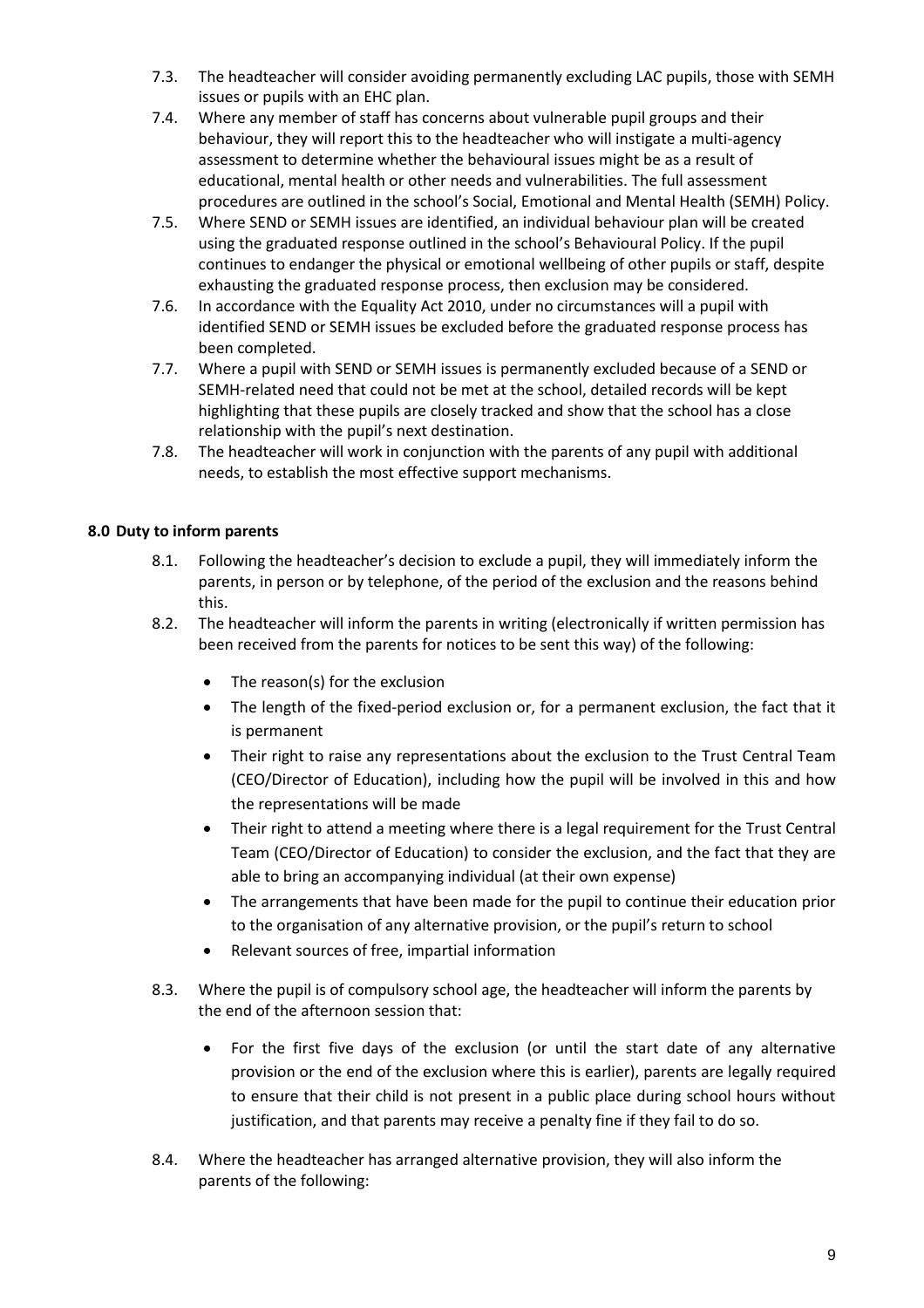- The start and end date for any provision of full-time education
- The address at which the provision will take place
- Any information necessary for the pupil to identify the person they should report to on the starting date
- 8.5. Where the headteacher is unable to provide information on alternative provision by the end of the afternoon session, they will provide the information in a subsequent written notice without further delay, and within 48 hours of the pupil beginning the provision.
- 8.6. If the alternative provision (e.g. at another BPET school) is due to begin before the sixth day of the exclusion, the headteacher is able to give less than 48 hours of notice, with parental consent.
- 8.7. If the headteacher has decided to exclude the pupil for a further fixed period following their original exclusion, or to permanently exclude them, they will notify the parents without delay and issue a new exclusion notice to parents.

## <span id="page-9-0"></span>**9.0 Duty to inform the Trust Central Team (CEO/Director of Education) and LA**

- 9.1. The headteacher will immediately inform the Trust Central Team and LA, without delay, of the following:
	- Any permanent exclusions (including where a fixed-period exclusion is followed by a decision to permanently exclude the pupil)
	- Any exclusions which would result in the pupil being excluded for more than five school days in a term (or more than 10 lunchtimes)
	- Any exclusions which would result in the pupil being absent from an examination or national curriculum test
- 9.2. For any exclusions, other than those above, the headteacher will notify the Trust Central Team (CEO/Director of Education) and LA once per term.
- 9.3. All notifications to the Trust Central Team (CEO/Director of Education) and LA will include the reasons for exclusion and the duration of any fixed-period exclusion.
- 9.4. If the pupil who is excluded lives outside the LA in which the school is located, the headteacher will notify the pupil's 'home authority'.

#### <span id="page-9-1"></span>**10.0 Arranging education for excluded pupils**

- 10.1. For any fixed-period exclusions of more than five school days, the Central Team (CEO/Director of education) will arrange suitable full-time education for the pupil, (e.g. at another BPET school) which will begin no later than the sixth day of exclusion.
- 10.2. Where a pupil receives consecutive fixed-period exclusions, these will be regarded as cumulative, and full-time education will still have to be provided from the sixth day of exclusion.
- 10.3. For permanent exclusions, full-time education will also be provided for the pupil from the sixth day of exclusion.
- 10.4. The Central Team (CEO/Director of Education) is aware that it is beneficial to excluded pupils to begin their alternative education arrangements before the sixth day of exclusion. The Central Team (CEO/Director of Education) will always attempt to arrange alternative provision before the sixth day of exclusion.
- 10.5. Where it is not possible to arrange alternative provision during the first five days of exclusion, the school will ensure that they take reasonable steps to set and mark work for the excluded pupil.
- 10.6. If a pupil with SEND has been excluded, the Central Team (CEO/Director of Education) will ensure that: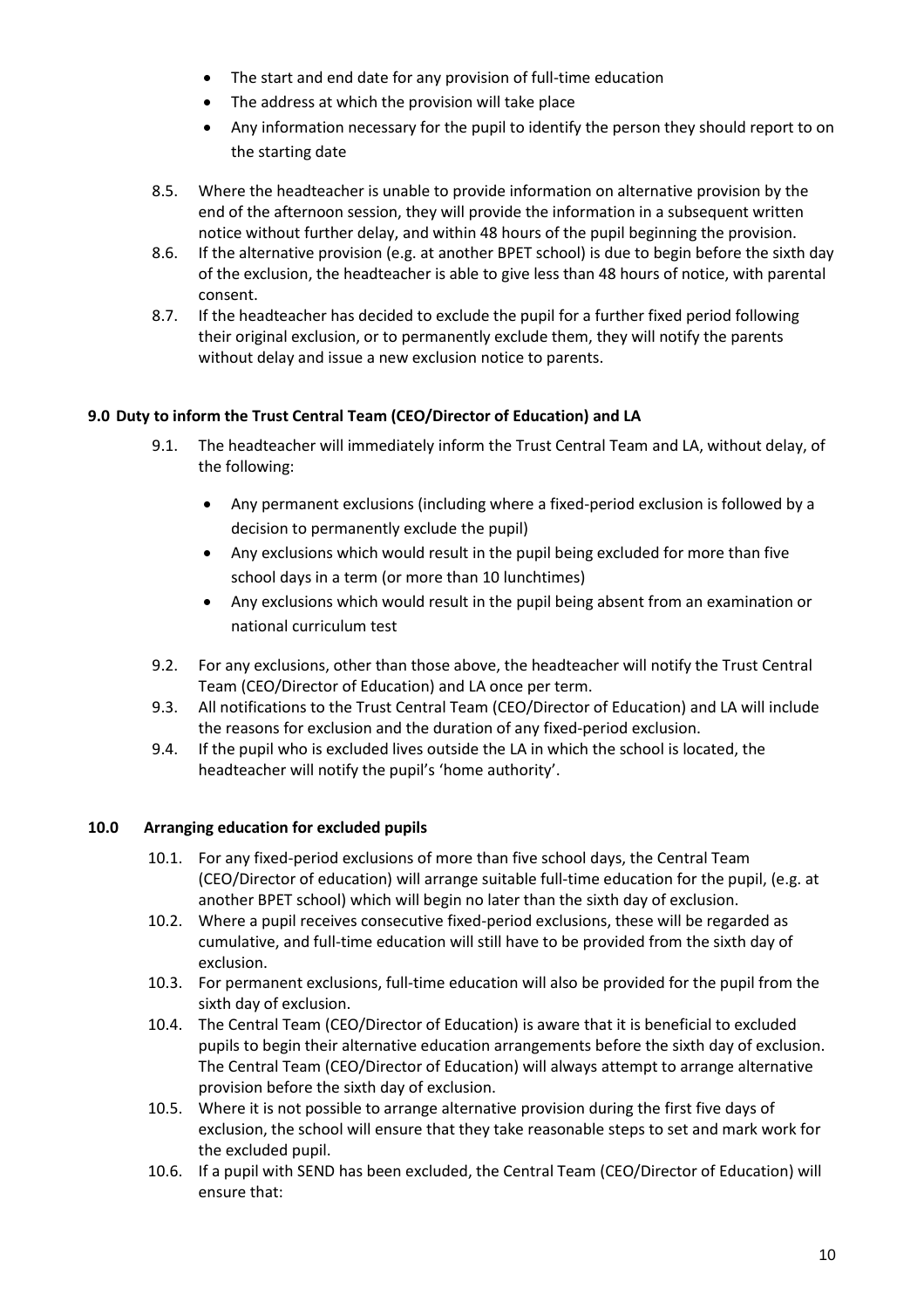- Any alternative provision is arranged in consultation with the pupil's parents, who are able to request preferences.
- When identifying alternative provision, any EHC plan is reviewed/the pupil's needs are reassessed, also in consultation with the pupil's parents.

## <span id="page-10-0"></span>**11.0 Considering exclusions**

- 11.1. A panel of three independent advisers will be appointed by The Central Team (CEO/Director of Education) and will consider any representations made by parents in regard to exclusions within 15 school days of receiving the notice of exclusion.
- 11.2. Parents and, where requested, a friend or representative, the headteacher and a member of the LA will be invited to attend any consideration of exclusions and will be able to make representations.
- 11.3. Any meeting to consider reinstatement of a pupil will be arranged at a date and time convenient for all parties, and in compliance with any statutory time limits.
- 11.4. The Central Team (CEO/Director of Education) and panel will consider the reinstatement of an excluded pupil, where:
	- The exclusion is permanent.
	- The exclusion is fixed-period, and would bring the pupil's total number of excluded school days to more than 15 in any given term.
	- The exclusion would result in the pupil missing a public examination.
- 11.5. In the case of a fixed-period exclusion where the pupil's total number of excluded days is more than five but less than 15 school days within a term, if requested by the parents, the Central Team (CEO/Director of Education) and panel will consider exclusions within 50 school days of receiving notification.
- 11.6. In the case of a fixed period exclusion, where the pupil's total number of excluded school days does not amount to more than five, in the absence of any such representations, the Central Team (CEO/Director of Education) and panel are not required to meet and cannot direct the reinstatement of the pupil.
- 11.7. Where exclusion would result in a pupil missing a public examination, the Central Team (CEO/Director of Education) and panel will consider the exclusion before the test to decide whether the pupil should be reinstated in time to take the examination.
- 11.8. If it is not practicable for a sufficient number of the Central Team (CEO/Director of Education) and panel to consider the decision before the examination, a smaller subcommittee will consider the exclusion and decide whether or not to reinstate the pupil.
- 11.9. In light of the above, the Central Team (CEO/Director of Education) and panel will also consider whether it would be appropriate to allow the excluded pupil to enter the premises to take the examination.
- 11.10. When considering the reinstatement of an excluded pupil, the Central Team (CEO/Director of Education) and panel will:
	- Only discuss the exclusion with the parties present at the meeting.
	- Ask for any written evidence prior to the meeting.
	- Circulate any written evidence and information to all parties, at least five school days in advance of the meeting.
	- Allow pupils and parents to be accompanied by a person of their choice at the meeting.
	- Consider what reasonable adjustments need to be made to support the attendance and contribution of parties at the meeting.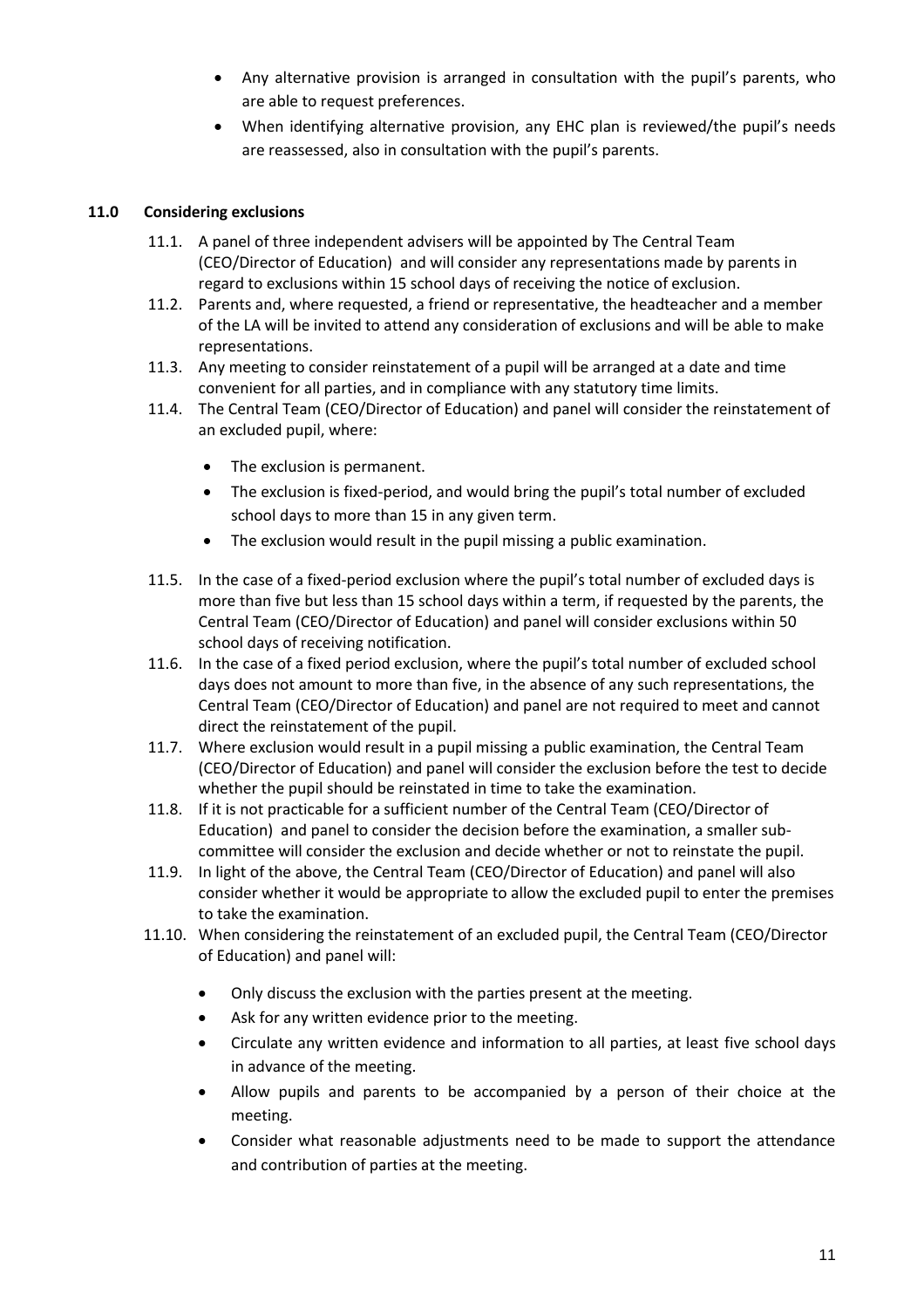- Identify the steps needed to enable and encourage the excluded pupil to attend the meeting and speak on their behalf, or how they may contribute personal views by other means if attendance is not possible.
- Consider the interests and circumstances of the excluded pupil, including the grounds for exclusion.

## <span id="page-11-0"></span>**12.0 Reaching a decision**

- 12.1. After considering exclusions, the Central Team (CEO/Director of Education) and panel will either:
	- Decline to reinstate the pupil.
	- Direct the reinstatement of the pupil immediately, or on a specified date.
- 12.2. If reinstatement would make no practical difference, e.g. if the pupil has already returned to school following a fixed-period exclusion or the parents make clear they do not want their child reinstated, the Central Team (CEO/Director of Education) and panel will still consider whether the pupil should be officially reinstated, and whether the headteacher's decision to exclude the pupil was fair, lawful and proportionate, based on the evidence presented.
- 12.3. The Central Team (CEO/Director of Education) and panel will apply the civil standard of proof when responding to the facts relating to an exclusion, it is more likely than not that the facts are true.
- 12.4. To reach a decision, the Central Team (CEO/Director of Education) and panel will:
	- Identify the steps they intend to take to ensure that all parties involved will have the opportunity to participate and present their views.
	- Ensure that minutes are taken of the meeting as a record of the evidence that was considered.
	- Ask all parties to withdraw from the meeting before concluding their decision.
	- Consider whether the exclusion of the pupil was lawful, proportionate and fair, taking into account the headteacher's legal duties and any evidence that was presented to the Central Team (CEO/Director of Education) and panel in relation to the decision to exclude.
	- Record the outcome of the decision on the pupil's educational records, along with copies, which will be kept for at least six months.
	- Make a note of their findings, where they have considered an exclusion but cannot reinstate the pupil.

#### <span id="page-11-1"></span>**13.0 Notification of considered exclusions**

- 13.1. The Central Team (CEO/Director of Education) and panel will notify the parents of the excluded pupil, the headteacher and the LA of their decision following the consideration of an exclusion, in writing and without delay.
- 13.2. In the case of a permanent exclusion, where the Central Team (CEO/Director of Education) and panel decides not to reinstate the pupil, they will notify the parents:
	- That it is permanent, and their right for it to be reviewed by an independent review panel.
	- Of the date by which an application for review must be made.
	- Of the name and address of whom the review application should be submitted to.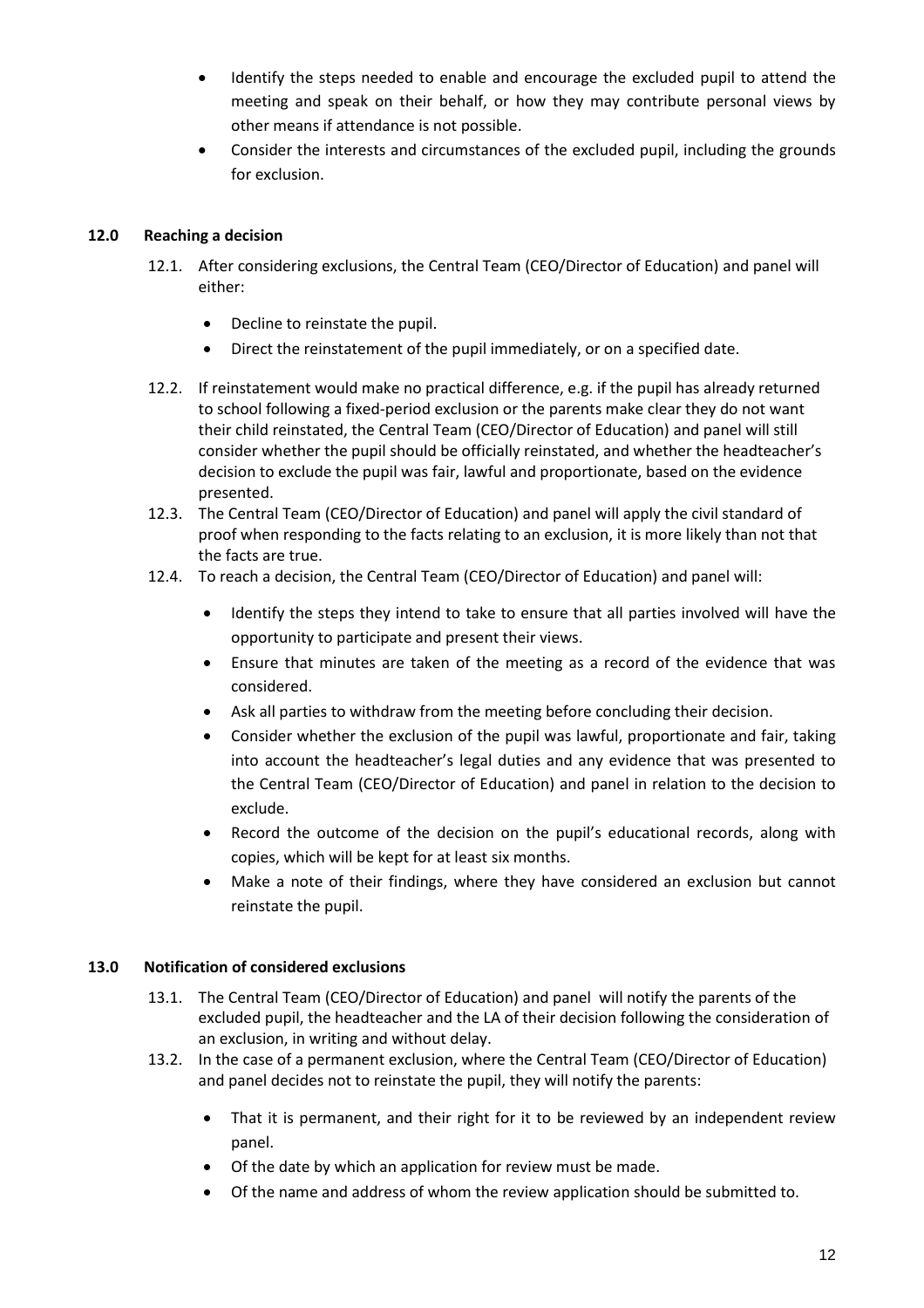- That any application should set out the grounds on which it is being made and that, where appropriate, this should include reference to how a pupil's SEND is considered relevant to the exclusion.
- That, regardless of whether a pupil has been identified as having SEND, the parents have a right to require the Trust to ensure a SEND expert attends the review.
- Of the role of the SEND expert that will attend the review, and that the parents will not be charged for this.
- That they are required to make it clear if they wish for a SEND expert to attend the review.
- That they may appoint someone at their own expense to make representations to the panel.
- 13.3. The Central Team (CEO/Director of Education) and panel will also notify parents that, if they believe an exclusion has been issued as a result of discrimination, then they are required to make a claim under the Equality Act 2010 to the First-tier Tribunal (SEND), and that this should be within six months of when the discrimination allegedly took place.
- 13.4. After any conclusion, the Central Team (CEO/Director of Education) and panel will notify the parents, and all other parties involved, of the decision that was made and the reasoning for this, in sufficient detail.

#### <span id="page-12-0"></span>**14.0 Removing permanently excluded pupils from the school register**

- 14.1. The headteacher will remove pupils from the school register if:
	- 15 school days have passed since the parents were notified of the exclusion panel's decision not to reinstate the pupil and no application for an independent panel review has been received.
	- The parents have stated in writing that they will not be applying for an independent panel review following a permanent exclusion.
- 14.2. If an application for an independent panel review has been made within 15 school days, the headteacher will wait until the review has been determined, or abandoned, and until the Central Team (CEO/Director of Education) has completed any reconsideration that the panel recommended or directed it to carry out, before removing the pupil from the school register.
- 14.3. If a pupil's name is to be removed from the register, the headteacher will make a return to the LA, which will include:
- All the particulars which were entered in the register.
- The address of any parent with whom the pupil normally resides.
- The grounds upon which the pupil's name is to be removed from the register.
- 14.4. Any return to the LA will be made as soon as the grounds for removal are met and no later than the date in which the pupil's name was removed.
- 14.5. If a pupil's name has been removed from the register and a discrimination claim is made, the pupil may be reinstated following a decision made by the First-tier Tribunal (SEND) or County Court.
- 14.6. Whilst a pupil's name remains on the admissions register, the appropriate code will be used to mark the pupil's attendance:
	- Code B: Education off-site
	- Code D: Dual registration
	- Code E: Absent and not attending alternative provision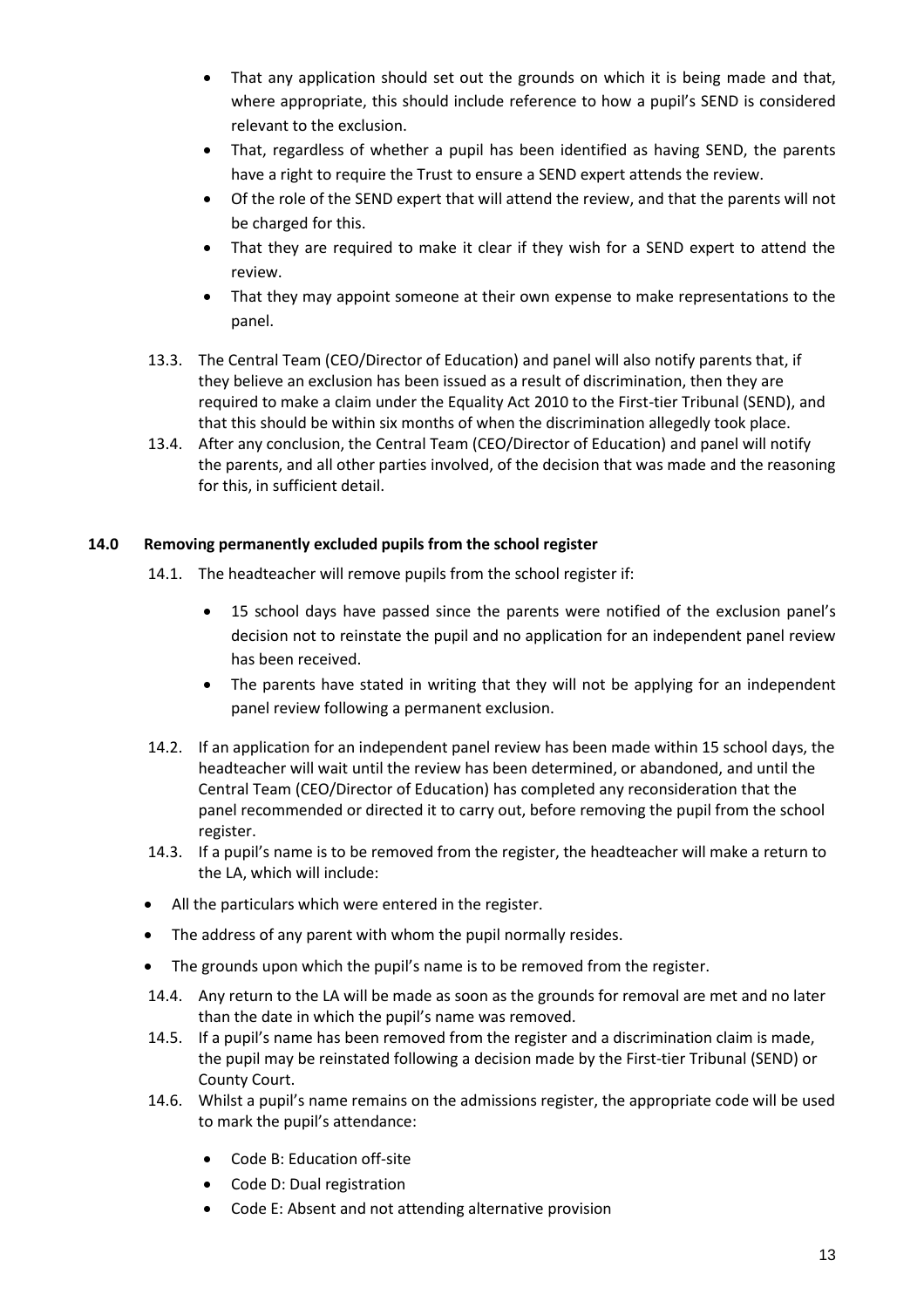#### <span id="page-13-0"></span>**15.0 Independent review panel**

- 15.1. If parents apply for an independent review, the Trust will arrange for an independent panel to review the decision of the panel not to reinstate a permanently excluded pupil.
- 15.2. Applications for an independent review must be made within 15 school days of notice being given to the parents by the panel of its decision to not reinstate a pupil.
- 15.3. The Central Team (CEO/Director of Education) will constitute an independent review panel of three or five members that represent the following categories:
	- A lay member to chair the panel. This individual will not have worked in any school in a paid capacity.
	- Two current or former Local Advisory Board members who have served for at least 12 consecutive months in the last five years.
	- A headteacher or individual who has been a headteacher within the last five years.
- 15.4. Parents are required to submit their applications within:
	- 15 school days of the panels notification of their decision.
	- 15 school days of the final determination of a discriminatory claim made under the Equality Act 2010.
- 15.5. Any application made outside of this timeframe will not be reviewed.
- 15.6. Parents are able to request an independent panel review even if they did not make a case to, or attend, the panel's initial consideration of the exclusion.
- 15.7. The Central Team (CEO/Director of Education) will adhere to all statutory guidelines when conducting an independent panel review, as outlined in the DfE's statutory guidance document 'Exclusion from maintained schools, academies and pupil referral units in England' 2017.

#### <span id="page-13-1"></span>**16.0 Appointing a SEND expert**

- 16.1. If requested by parents in their application for an independent review panel, the Central Team (CEO/Director of Education) will appoint a SEND expert to attend the panel and cover the associated costs of this appointment.
- 16.2. The Central Team (CEO/Director of Education) will make arrangements to indemnify the SEND expert against any legal costs and expenses reasonably incurred as a result of any decisions or actions connected to the review and which are taken in good faith.
- 16.3. Parents have a right to request the attendance of a SEND expert at a review, regardless of whether the school recognises that their child has SEND.
- 16.4. The SEND expert's role is set out in [section 15](#page-14-0) of this policy.
- 16.5. Individuals will not serve as a SEND expert if they have, or at any time have had, any connection with the LA, school, parents or pupil, or the incident leading to the exclusion, which might reasonably be taken to raise doubts about their ability to act impartially; however, an individual is not taken to have such a connection solely because they are an employee of the LA.
- 16.6. The SEND expert will be a professional with first-hand experience of the assessment and support of SEND, as well as an understanding of the legal requirements on schools in relation to SEND. Examples of suitable individuals might include educational psychologists; specialist SEND teachers; SENCOs; and behaviour support teachers.
- 16.7. Recently retired individuals are not precluded from fulfilling this role; however, the Central Team (CEO/Director of Education) will, during interview, assess the knowledge of such individuals in order to ensure that they have a good understanding of current practice and the legal requirements on schools in relation to SEND.
- 16.8. Whilst individuals are not automatically taken to be partial simply because they are an employee of, or contracted by, the LA, they will not have had any previous involvement in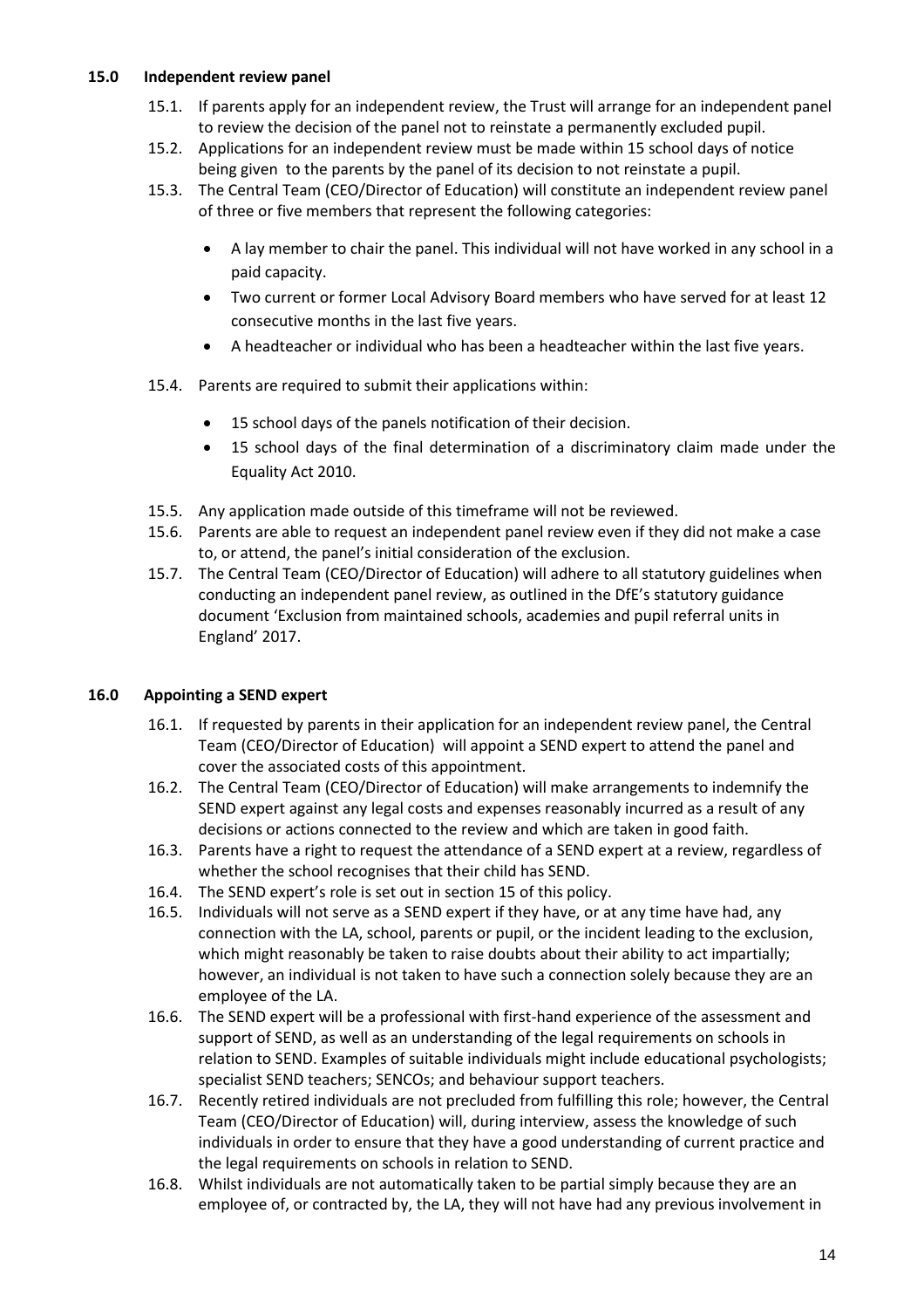the assessment or support of SEND for the excluded pupil, or siblings of the excluded pupil. The Central Team (CEO/Director of Education) will request that prospective SEND experts declare any conflict of interest at the earliest opportunity.

- 16.9. The final decision on the appointment of a SEND expert is for the Central Team (CEO/Director of Education) to make, but it will take reasonable steps to ensure that parents have confidence in the impartiality and capability of the SEND expert. Where possible, this will include offering parents a choice of SEND expert. In order to meet its duties within the statutory time frame, the Central Team (CEO/Director of Education) will consider maintaining a list of individuals capable of performing the role of SEND expert in advance of a request.
- 16.10. The Central Team (CEO/Director of Education) will determine the amount of any payment in relation to the appointment of the SEND expert, such as financial loss, travel and subsistence allowances.

#### <span id="page-14-0"></span>**17.0 The role of a SEND expert**

- 17.1. The SEND expert's role is analogous to an expert witness, providing (orally and/or written) impartial advice to the panel on how SEND might be relevant to the exclusion. The SEND expert will base their advice on the evidence provided to the panel. The SEND expert's role does not include making an assessment of the pupil's SEND.
- 17.2. The focus of the SEND expert's advice will be on whether the school's policies which relate to SEND, or the application of these policies in relation to the excluded pupil, were legal, reasonable and procedurally fair. If the SEND expert believes that this was not the case, they will, where possible, advise the panel on the possible contribution this could have made to the circumstances of the pupil's exclusion.
- 17.3. Where the school does not recognise that a pupil has SEND, the SEND expert will advise the panel on whether they believe the school acted in a legal, reasonable and procedurally fair way with respect to the identification of any SEND that the pupil may potentially have, and any contribution that this could have made to the circumstances of the pupil's exclusion.
- 17.4. The SEND expert will not criticise a school's policies or actions simply because they believe a different approach should have been followed or because another school might have taken a different approach.

#### <span id="page-14-1"></span>**18.0 Appointing a clerk**

- 18.1. The Central Team (CEO/Director of Education) will decide whether to appoint a clerk to the independent review panel, or to make alternative arrangements to administer the panel.
- 18.2. Where a clerk is appointed the Central Team (CEO/Director of Education) will ensure that the clerk did not serve as clerk to the Local Advisory Board when the decision was made not to reinstate the pupil.

#### <span id="page-14-2"></span>**19.0 The role of a clerk**

- 19.1. The clerk's role is to provide advice to the panel and parties to the review on procedure, law and statutory guidance on exclusions.
- 19.2. The clerk will:
	- Identify, in advance of the meeting, whether the excluded pupil wishes to attend the panel hearing, taking reasonable steps to enable the pupil to feedback their views, irrespective of their attendance.
	- Identify, in advance of the meeting, whether any alleged victims of the incident(s) leading up to the exclusion wish to attend the panel hearing, taking reasonable steps to enable them to feedback their views, irrespective of their attendance.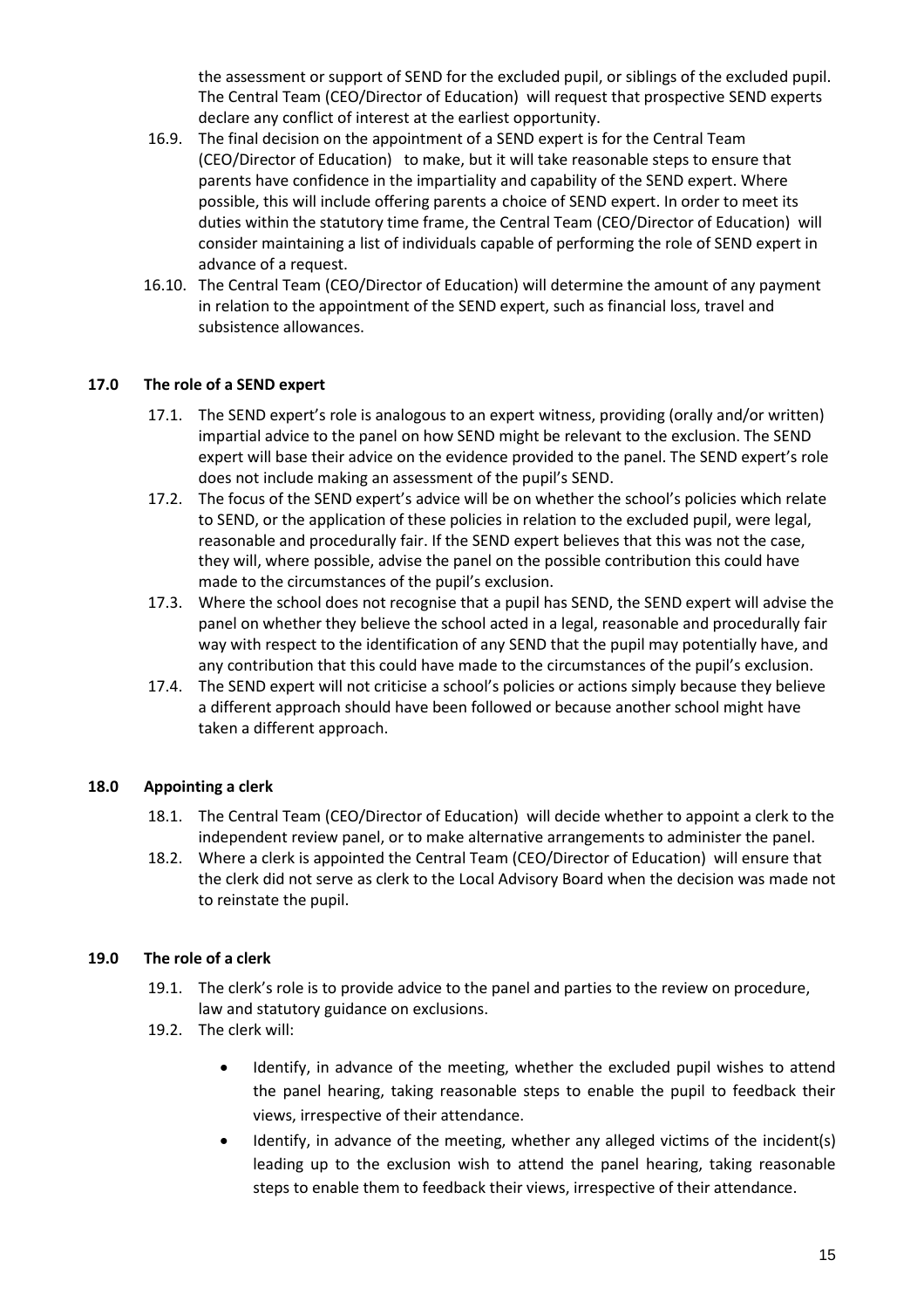- Ensure that the panel is able to hear from any witnesses to the incident(s) leading to the exclusion, taking into account the fact that some of these people may be pupils at the school (Pupils under 18-years-old will not be allowed to appear in person without parental consent).
- Inform the parents, headteacher, the Central Team (CEO/Director of Education) that they are entitled to: make oral and written representations to the panel; attend the hearing; and be represented.
- Ensure that all parties are:
	- Provided with copies of relevant papers at least five school days before the review, notifying the panel if any requested documents have not been provided in case the panel wishes to adjourn until a later date.
	- Informed about who is attending the meeting, and what their roles are.
- Attend the review and ensure that minutes are produced in accordance with instructions from the independent review panel.
- 19.3. Where a clerk is not appointed, the Central Team (CEO/Director of Education) will undertake the functions outlined in paragraphs 16.1 and 16.2 of this policy.

## <span id="page-15-0"></span>**20.0 The duties of independent review panel members in the conduct of a review panel**

- 20.1. The role of the panel is to review the Central Team (CEO/Director of Education) decision not to reinstate a permanently excluded pupil. In reviewing the decision, the panel will consider the interests and circumstances of the excluded pupil, including the circumstances in which the pupil was excluded, and have regard to the interests of other pupils and people working at the school.
- 20.2. The panel will apply the civil standard of proof, rather than the criminal standard of 'beyond reasonable doubt'.
- 20.3. Following the review, the panel will do one of the following:
	- Uphold the decision.
	- Recommend that the Central Team (CEO/Director of Education) reconsiders reinstatement.
	- Quash the decision and direct that the Central Team (CEO/Director of Education) reconsiders reinstatement.
- 20.4. The panel's decision does not have to be unanimous and can be decided by a majority vote. It is binding on the pupil, parents, the Central Team (CEO/Director of Education), headteacher and the LA.

#### <span id="page-15-1"></span>**21.0 Reconsidering reinstatement following a review**

- 21.1. Where the independent review panel instructs the Central Team (CEO/Director of Education) to reconsider their decision not to reinstate a pupil, they will do so within 10 school days of being given notice of the review panel's decision.
- 21.2. The school is aware that if, following an instruction to reconsider, the Central Team (CEO/Director of Education) does not offer to reinstate the pupil, then the school will be required to make a payment of £4,000 directly to the LA area in which the school is located.
- 21.3. Where the independent review panel recommends that the Central Team (CEO/Director of Education) should reconsider their decision not to reinstate a pupil, they will do so within 10 school days of being given notice of the review panel's decision.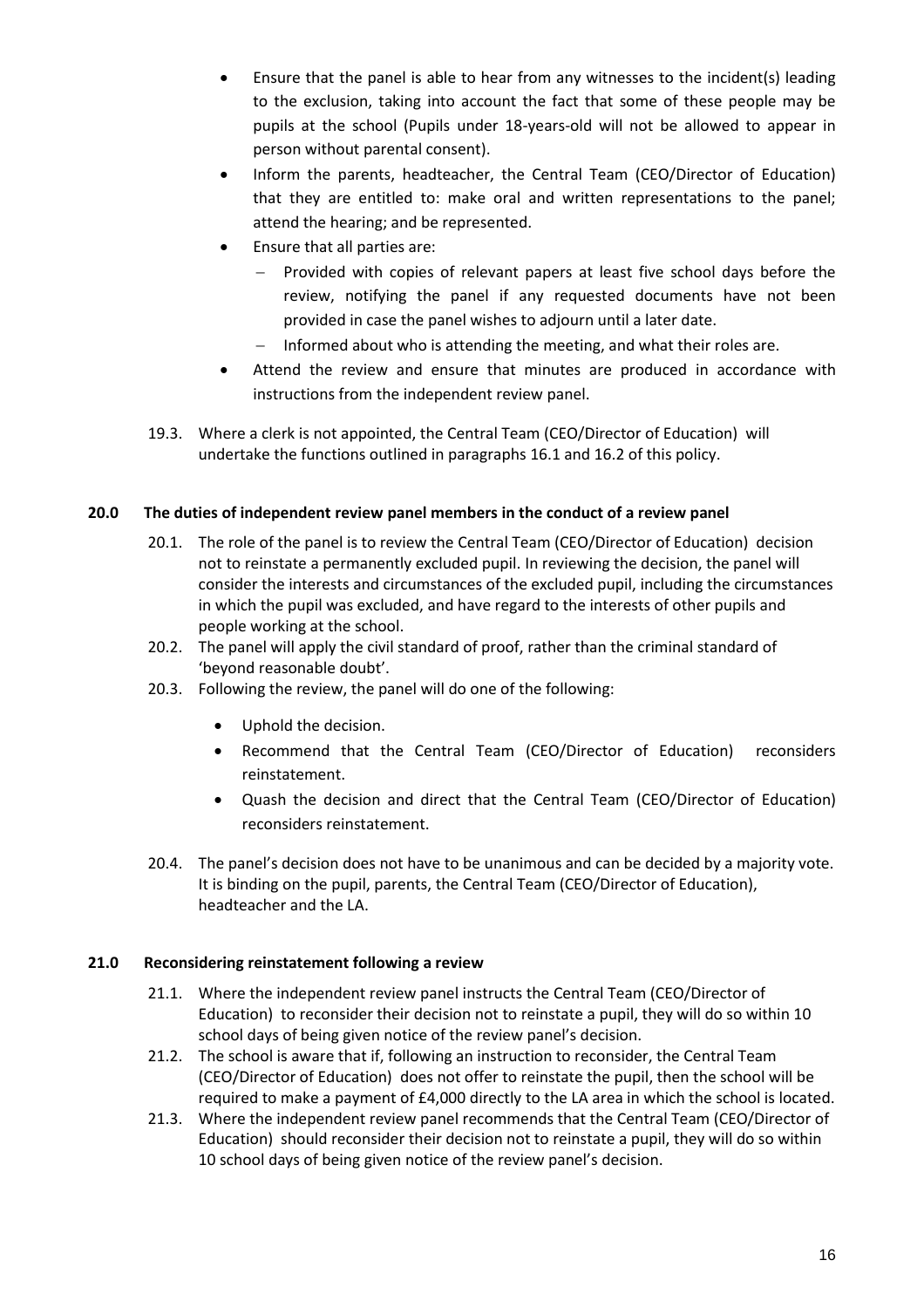- 21.4. The school is aware that if, following a recommendation to reconsider, the Central Team (CEO/Director of Education) does not offer to reinstate the pupil, it will not be subject to a financial adjustment.
- 21.5. If, following reconsideration, the Central Team (CEO/Director of Education) offers to reinstate the pupil but the parents decline, no adjustment will be made to the school's budget.
- 21.6. Following reconsideration, the Central Team (CEO/Director of Education) will notify the parents, the headteacher and the LA of their reconsidered decision and the reasons for this.

#### <span id="page-16-0"></span>**22.0 Criminal investigations**

- 22.1. The headteacher will not postpone taking a decision to exclude a pupil due to a police investigation being underway, or any criminal proceedings that are in place.
- 22.2. The headteacher will give particular consideration when deciding to exclude a pupil where evidence is limited by a police investigation, to ensure that any decision made is fair and reasonable.
- 22.3. If the Central Team (CEO/Director of Education) is required to consider the headteacher's decision in these circumstances, they will not postpone the meeting and will make a decision based on the evidence available.

## <span id="page-16-1"></span>**23.0 Training requirements**

- 23.1. The Central Team (CEO/Director of Education) will ensure that all independent review panel members and clerks have received training within the two years prior to the date of the review.
- 23.2. Training will cover:
	- The requirements of the legislation, regulations and statutory guidance governing exclusions.
	- The need for the panel to observe procedural fairness and the rules of natural justice.
	- The role of the chair of a review panel.
	- The role of the clerk to a review panel.
	- The duties of headteachers, local advisory boards and the panel under the Equality Act 2010.
	- The effect of section 6 of the Human Rights Act 1998 and the need to act in a manner compatible with human rights protected by that Act.
- 23.3. Clerks will also have an up-to-date understanding on developments in case law which are relevant to exclusion.

#### <span id="page-16-2"></span>**24.0 Monitoring and review**

24.1. This policy will be reviewed annually by the Central Team (CEO/Director of Education) in conjunction with the Trust Board.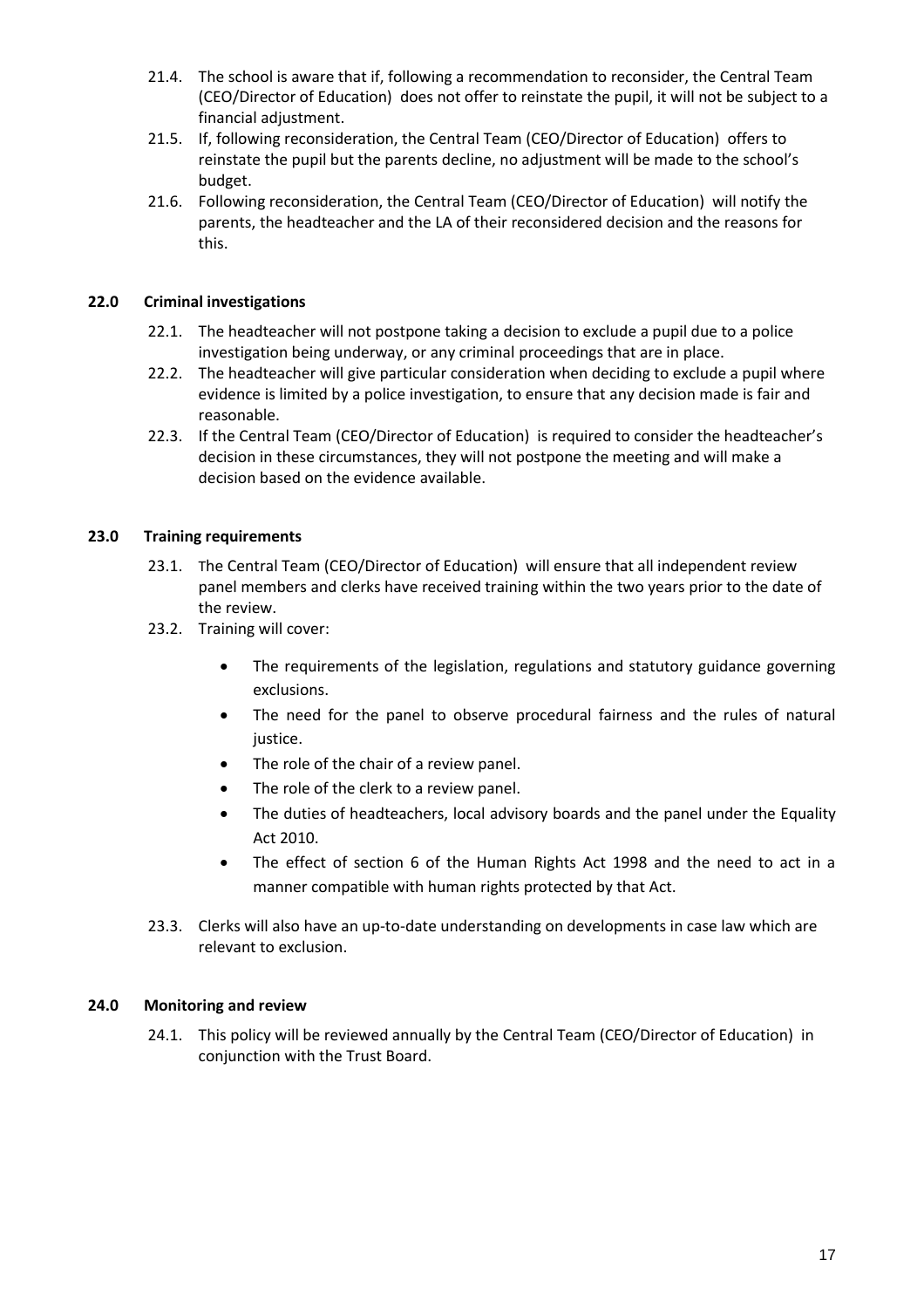#### **Appendix 1: Flow chart**

#### <span id="page-17-0"></span>**25.0 Reviewing the Headteacher's Exclusion Decision**



The Central Team (CEO/Director of Education) must convene a meeting to consider the reinstatement of the pupil within 15 days of receiving the notice of the exclusion. The Central Team (CEO/Director of Education) must take reasonable steps to consider the reinstatement before the examination takes place.

لى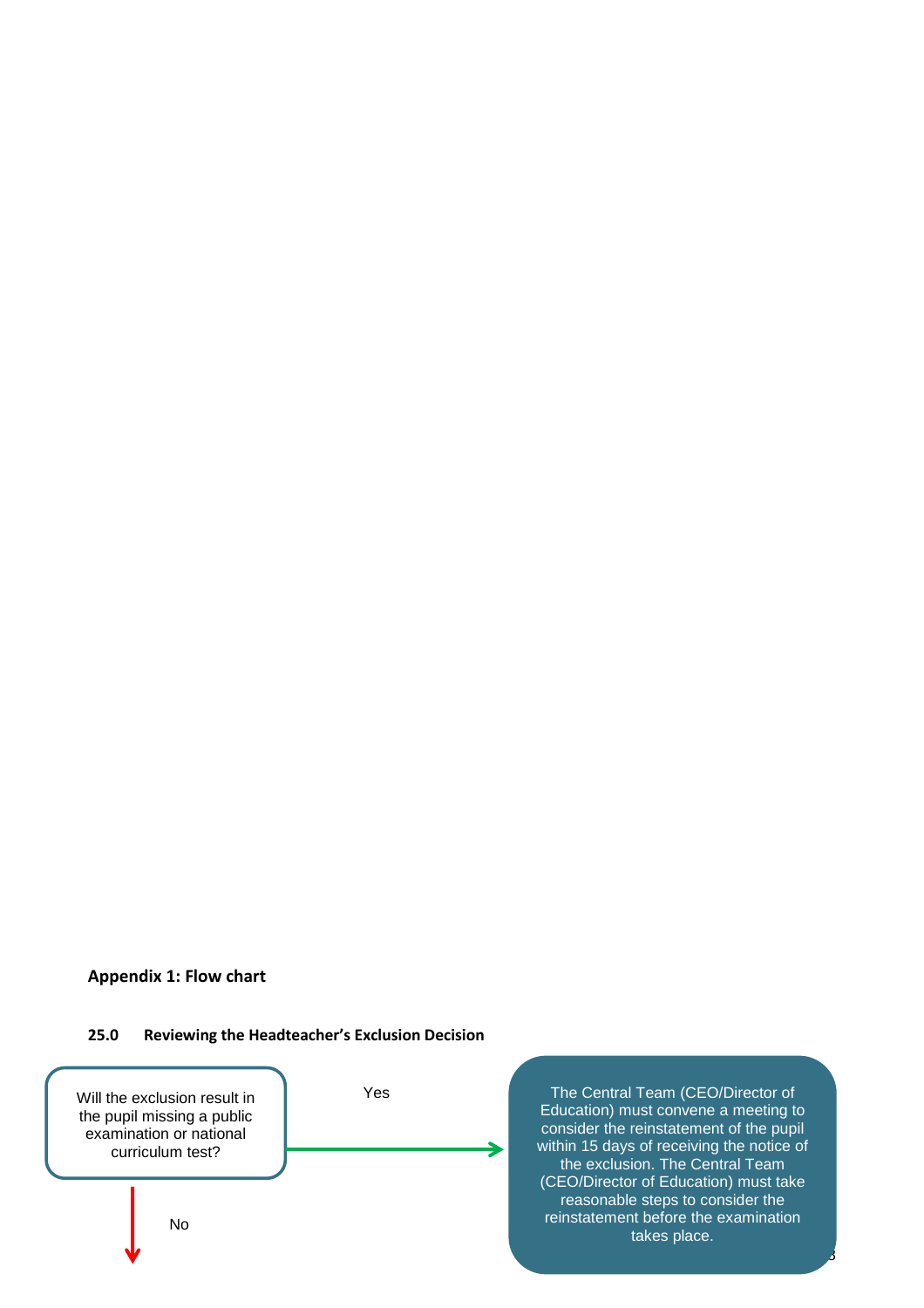

## **where a public examination will not be missed**

## Dear [Parent's Name]

I am writing to inform you of my decision to exclude [Child's Name] for a fixed period of [Period of Exclusion]. This means that [Child's Name] will not be allowed in school for this period.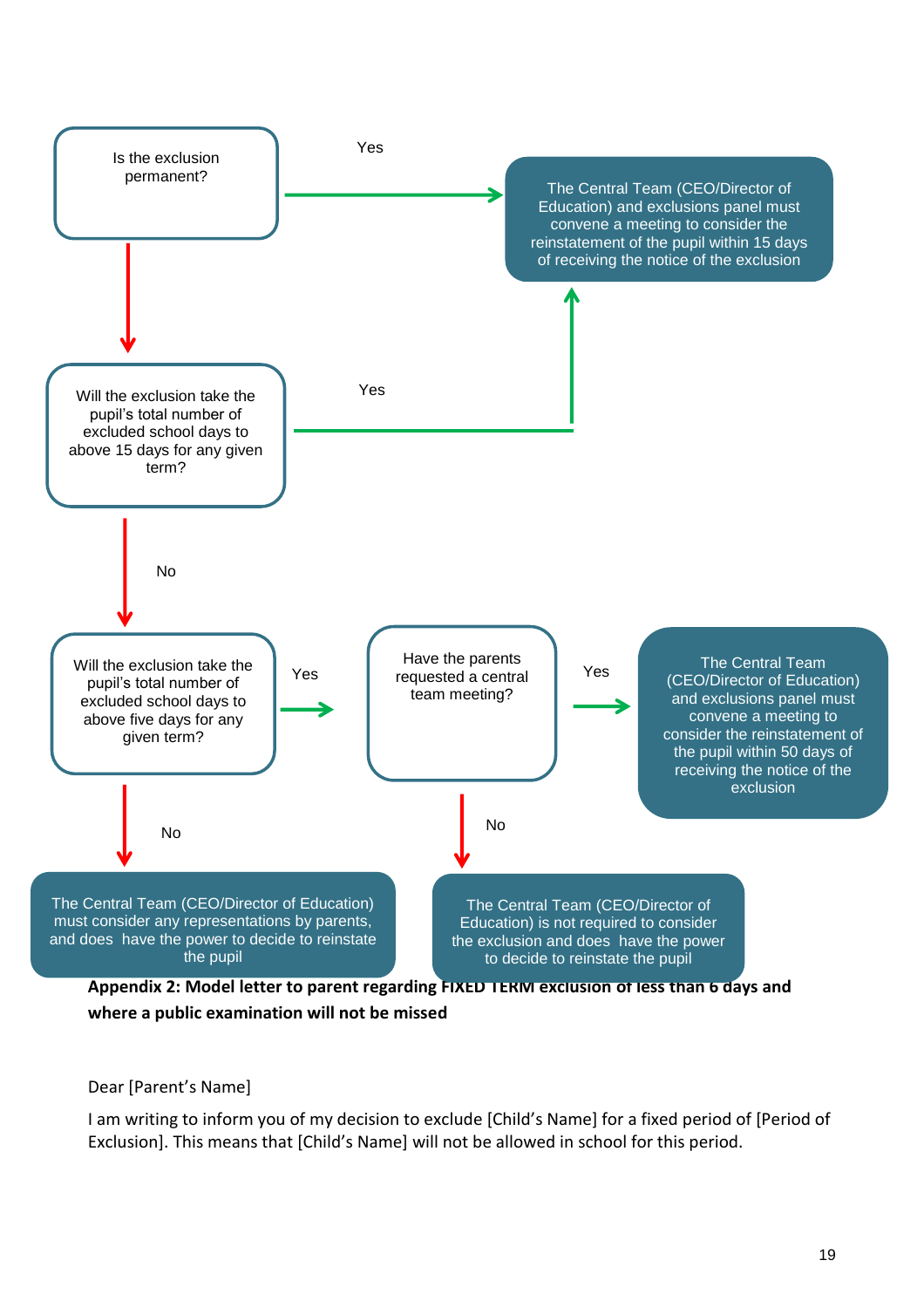I realise that this exclusion may well be upsetting for you and your family, but the decision to exclude [Child's Name] has not been taken lightly. [Child's Name] has been excluded for this fixed period because [Reason for Exclusion].

You also have the right to see a copy of [Name of Child]'s school record. Due to confidentiality restrictions, you will need to notify me in writing if you wish to be supplied with a copy of [Name of Child]'s school record. I will be happy to supply you with a copy if you request it. There may be a charge for photocopying.

The school will continue to set work for [Name of Child] during the period of his/her exclusion [Please insert what arrangements are in place for this]. Please ensure that any work set by the school is completed and returned to us for marking.

You may want to contact [Name] at [Local Authority Name] Local Authority on/at [Contact Details –Address, Phone Number, email], who can provide advice. You may also find it useful to contact The Coram Children's Legal Centre on 0808 802 0008 or www.childrenslegalcentre.com . They can offer free

legal advice on English Law and policy affecting children and families.

[Name of Child]'s exclusion expires on [Date] and we expect [Name of Child] to be back in the school on [Date] at [Time], when I would also like to meet with you to discuss [Name of Child]'s reintegration and the support available to ensure a successful return.

Yours sincerely

Headteacher

**Appendix 3: Model letter to parent regarding PERMANENT exclusion of 6 to 15 days, or where cumulative exclusions in the same term fall within this range, or where a public examination is missed**

Dear [Parent's Name]

I am writing to inform you of my decision to exclude [Child's Name] for a fixed period of [Period of Exclusion]. This means that [Child's Name] will not be allowed in school for this period.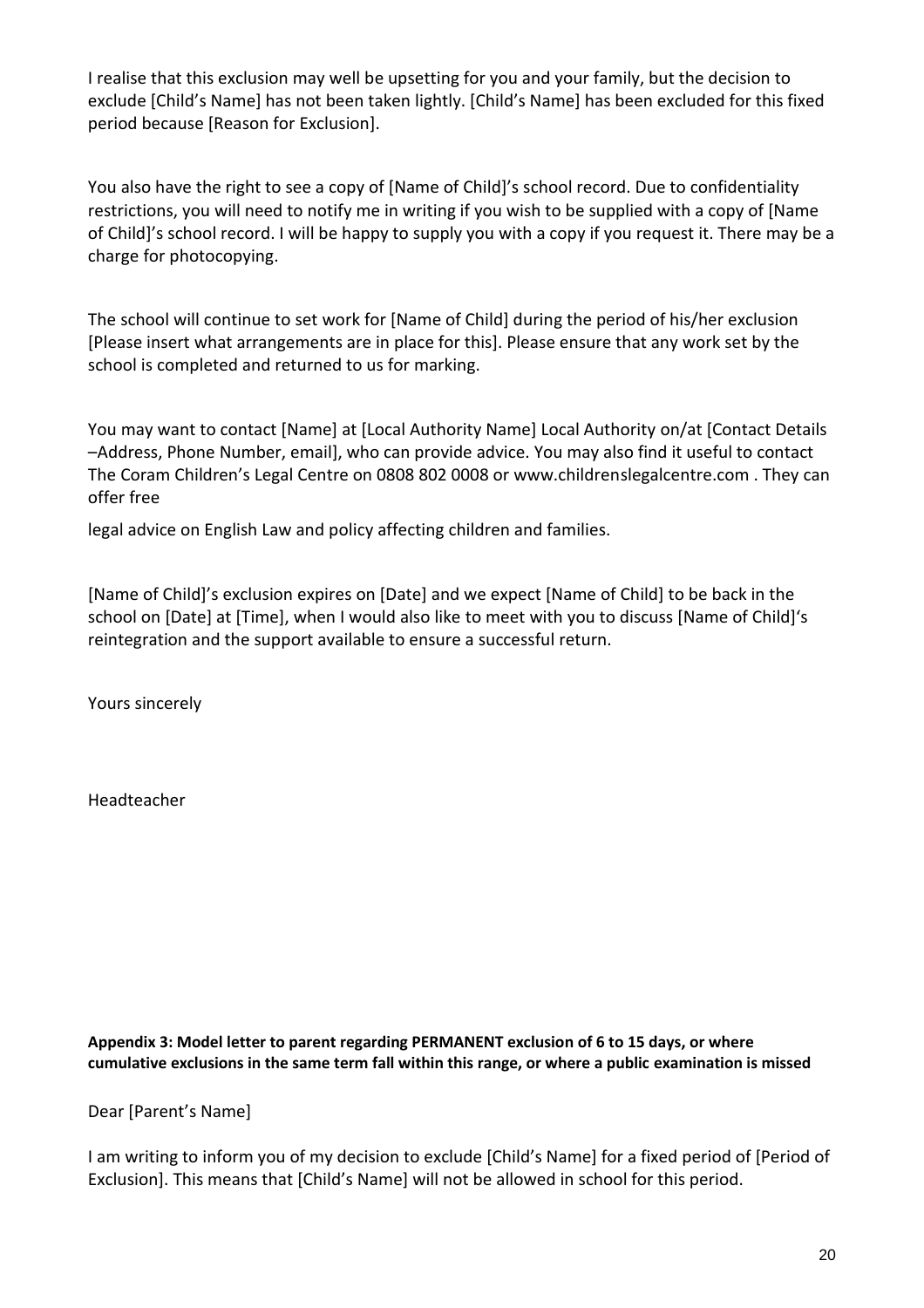I realise that this exclusion may well be upsetting for you and your family, but the decision to exclude [Child's Name] has not been taken lightly. [Child's Name] has been excluded for this fixed period because [Reason for Exclusion].

You have the right to make representations to the Central Team (CEO/Director of Education). As the length of the exclusion is more than 5 school days (or equivalent) a panel must meet within fifty school days if you request it to do so. The latest date the panel can meet is [Date Here – no later than 50 school days from the date the Central Team is notified of the exclusion].

You also have the right to see a copy of [Name of Child]'s school record. Due to confidentiality restrictions, you will need to notify me in writing if you wish to be supplied with a copy of [Name of Child]'s school record. I will be happy to supply you with a copy if you request it. There may be a charge for photocopying.

The school will continue to set work for [Name of Child] during the period of his/her exclusion [Please insert what arrangements are in place for this]. Please ensure that any work set by the school is completed and returned to us for marking.

You may want to contact [Name] at [Local Authority Name] Local Authority on/at [Contact Details –Address, Phone Number, email], who can provide advice. You may also find it useful to contact The Coram Children's Legal Centre on 0808 802 0008 or www.childrenslegalcentre.com . They can offer free legal advice on English Law and policy affecting children and families.

[Name of Child]'s exclusion expires on [Date] and we expect [Name of Child] to be back in the school on [Date] at [Time], when I would also like to meet with you to discuss [Name of Child]'s reintegration and the support available to ensure a successful return.

Yours sincerely

Headteacher

**Appendix 4: Model letter from Headteacher notifying parent of a fixed period exclusion of 16 days or more, or where cumulative exclusions in the same term are 16 days or more.**

Dear [Parent's Name]

I am writing to inform you of my decision to exclude [Child's Name] for a fixed period of [Period of Exclusion]. This means that [Child's Name] will not be allowed in school for this period.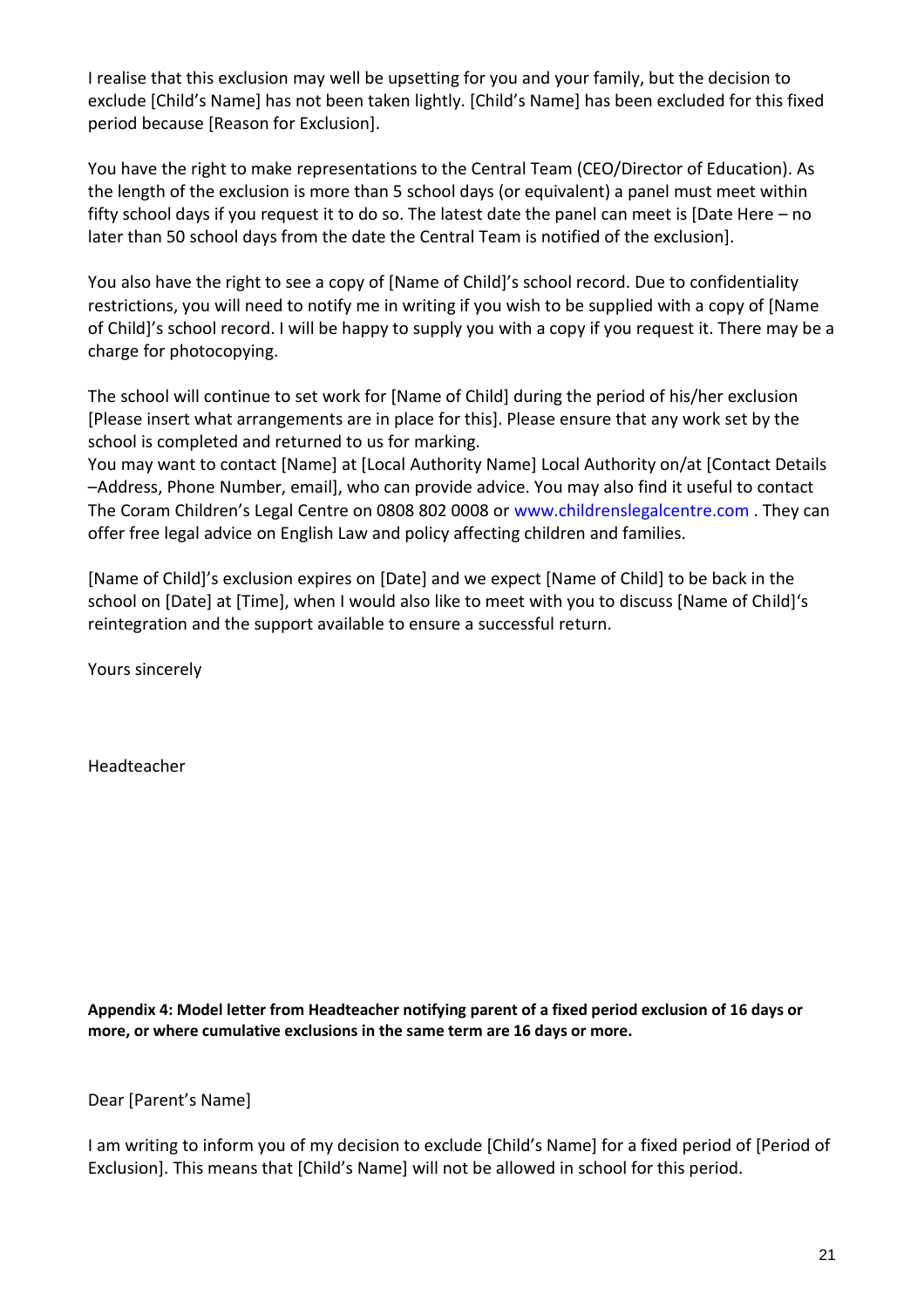I realise that this exclusion may well be upsetting for you and your family, but the decision to exclude [Child's Name] has not been taken lightly. [Child's Name] has been excluded for this fixed period because [Reason for Exclusion].

As the length of the exclusion is more than 15 school days (or equivalent) the Trusts exclusion panel must automatically meet to consider the exclusion. At the review meeting you may make representations to the panel if you wish to do so.

The latest date the panel can meet is [Date Here – no later than 15 school days from the date the Central Team is notified]. If you wish to make

representations to the panel and wish to be accompanied by a friend or representative please contact [Name of Contact] on/at [Contact Details – Address, Phone Number, email], as soon as possible. You will, whether you choose to make representations or not, be notified by the Clerk to the panel the time, date and location of the meeting.

You also have the right to see a copy of [Name of Child]'s school record. Due to confidentiality restrictions, you will need to notify me in writing if you wish to be supplied with a copy of [Name of Child]'s school record. I will be happy to supply you with a copy if you request it. There may be a charge for photocopying.

The school will continue to set work for [Name of Child] during the period of his/her exclusion [Please insert what arrangements are in place for this]. Please ensure that any work set by the school is completed and returned to us for marking.

You may want to contact [Name] at [Local Authority Name] Local Authority on/at [Contact Details – Address, Phone Number, email], who can provide advice. You may also find it useful to contact The Coram Children's Legal Centre on 0808 802 0008 or www.childrenslegalcentre.com . They can offer free legal advice on English Law and policy affecting children and families.

[Name of Child]'s exclusion expires on [Date] and we expect [Name of Child] to be back in the school on [Date] at [Time], when I would also like to meet with you to discuss [Name of Child]'s reintegration and the support available to ensure a successful return.

Yours sincerely

Headteacher

## **Appendix 5: Model letter from Headteacher notifying parent of a permanent exclusion**

Dear [Parent's Name]

I regret to inform you of my decision to exclude [Child's Name] permanently from [Date]. This means that [Child's Name] will not be allowed back to this school pending a meeting of the Trust's Central Team (CEO/Director of Education) and exclusion panel.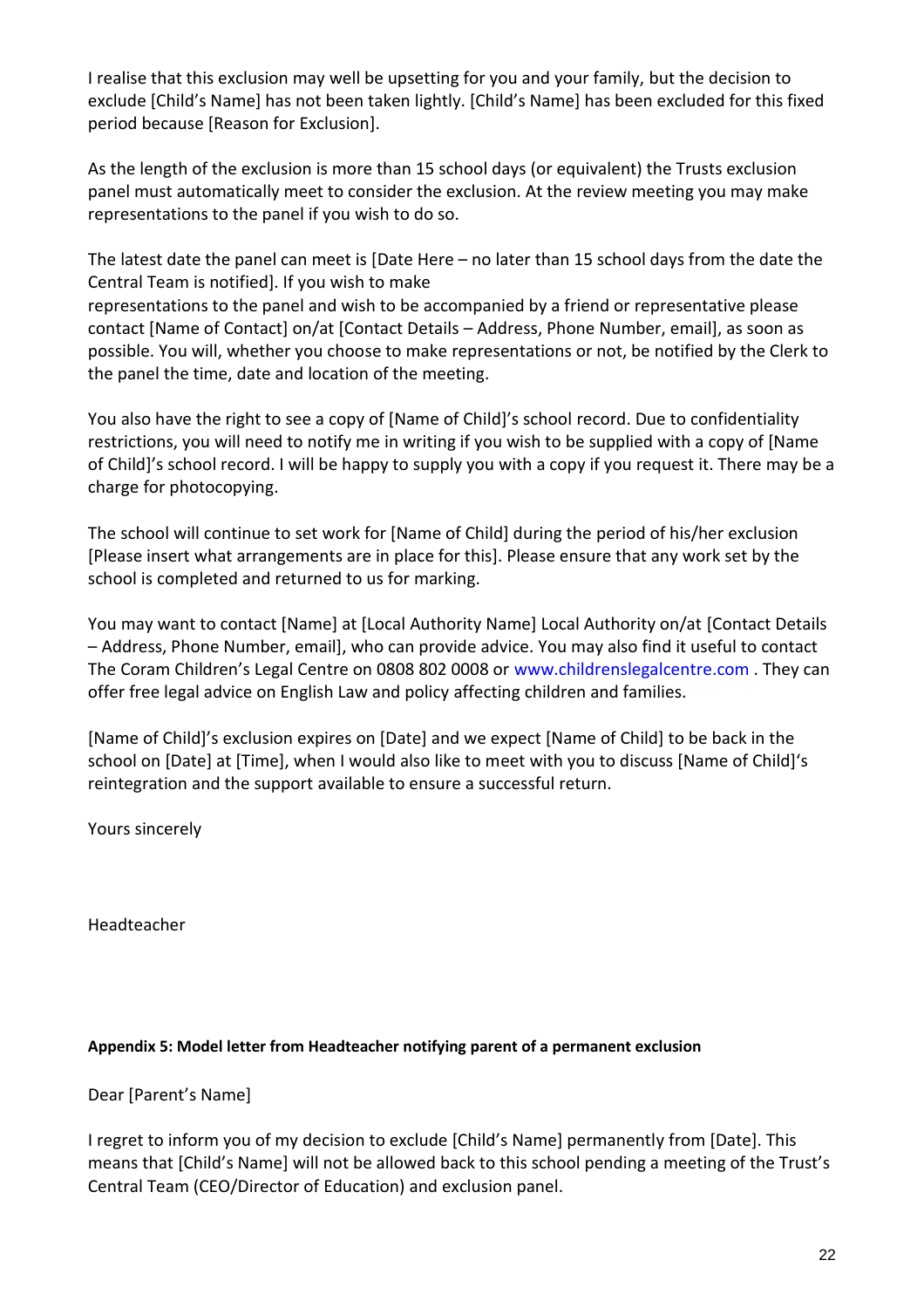I realise that this exclusion may well be upsetting for you and your family, but the decision to exclude [Child's Name] has not been taken lightly. [Child's Name] has been excluded permanently because [Reason for Exclusion – also include any other relevant previous history here].

You have a duty to ensure that your child is not present in a public place during school hours during school hours during the first five days of this exclusion, ie. [dates], unless there is a reasonable justification. You could be prosecuted or receive a penalty notice if your child is present in a public place during school hours on those dates. It will be for you to show reasonable justification.

Alternative arrangements for [Name of Child}'s education will continue to be made. For the first five school days of the exclusion, we will set work and would ask you to ensure this work is completed and returned promptly to school for marking. From the 6th day of the exclusion onwards, i.e. from [Date], the Trust Central Team (CEO/Director of Education) will provide suitable full-time education.

As this is a permanent exclusion the Trust's exclusion panel must meet to consider it. At this meeting, you may make representations to the panel if you wish to do so; [Name of child] can also attend if wished, and you may ask the panel to reinstate your child in school.

The panel has the power to uphold the exclusion, in which case you may make an application against their decision to an Independent Review Panel.

The latest date by which the panel must meet is [Date Here – no later than 15 school days from the date the Central Team is notified]. If you wish to make representations to the panel and wish to be accompanied by a friend or representative then please contact the clerk as soon as possible on [Name of Contact] on/at [Contact Details – Address, Phone Number, email]. You will, whether you choose to make representations or not, be notified by the clerk of the time, date and location of the meeting.

You also have the right to see a copy of [Name of Child]'s school record. Due to confidentiality restrictions, you will need to notify me in writing if you wish to be supplied with a copy of [Name of Child]'s school record. I will be happy to supply you with a copy if you request it. There may be a charge for photocopying.

You may wish to

• look at the statutory guidance on exclusions: https://www.gov.uk/government/uploads/system/uploads/attachment\_data/file/630073/E xclusion from maintained schools academies and pupil referral units guidance.pdf

\*contact the Coram Children's Legal Centre: www.childrenslegalcentre.com 08088 020 008 -

They can offer free legal advice on English Law and policy affecting children and families. • [where considered relevant by the Headteacher, links to local services, such as Traveller Education Services or the local parent partnership (www.parentpartnership.org.uk).]

I am sending a copy of this letter to the Chair of the exclusions panel and to the Local Authority.

Yours sincerely